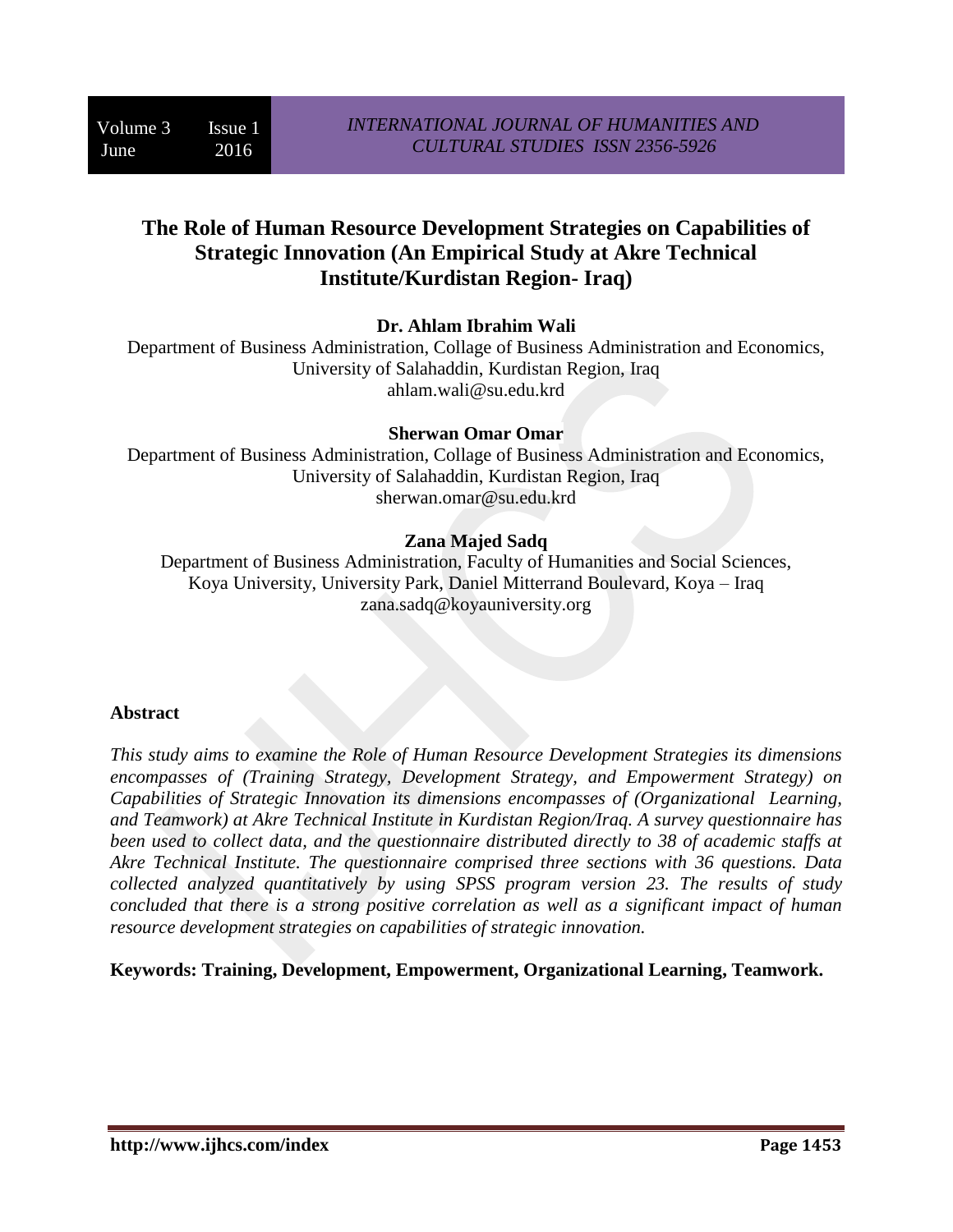#### **Introduction**

Organizations have to manage a number of skills that refer to competent supervision of resources and they are money, people, information, and equipment (Cooper, et al, 1994). Information is necessary to every business as it is details about customers, prices, and products. Investments in better equipment may possibly lead to reduce waste or speed up production. Investments in human resource will guide employees to directly contributing to the bottom line, as well as more effective and productive in their jobs (York, 2009). These resources have need of skilled planning, organizing, achievement and control to facilitate offering a continued competitive strategy (Frese et al, 2007). Chen et al. (2003) pointed out that Organizations make every effort to have an effective and well organized program of human resource development as human resource is one of the most essential assets of Organization, directly influencing its effectiveness and long term viability. The level of ability, capability, and skills of the human resource of an organization impacts its aptitude to protect its achieved positions gain competitive advantage (Armstrong, 2010). The aim that organizations' adopting human resource development programs is to enhance organizational capabilities through improving the efficiency of employee capabilities, this programs which might focused on team performance or individual performance (Watad & Ospina, 1999).

#### **Research Problem**

The roles of employees are worthy for performance and systematically supportive of the business allocated responsibilities through training and development oriented human resource operations. Human resources in Akre technical institute is consider to be one of the most important resources, as well as the most important asset that it owns. Akre technical institute cannot achieve strategic innovation in its field of work without the human resources. Akre technical institute must seeks strive for consideration, investment, development of employees' skills and abilities and competencies to be able to achieve the organizational goals effectively, and assist them in the face of changes in the internal and external environment. Therefore, the problem statement of study addresses that the employees' abilities deficiencies are non-progressive for differential solid and innovative resultant. Consequently, this study is focused to examine the role of human resource development in Iraqi Kurdistan Region governmental organizations to follow the traditional strategies and therefore its impact on the effectiveness and goal of performance of these organizations to achieving the strategic innovation in the field of services provided to beneficiaries, and reduce the cost of those services to achieve satisfaction of beneficiaries, consequently research problem can be formulated to questions following:

1.What are the most important human resource development strategies adopted at Akre technical institute?

2. Is the capabilities of strategic innovation obtainable at Akre institute?

3.What is the nature of the correlations and impact between human resources development strategies and capabilities of strategic innovation at Akre technical institute?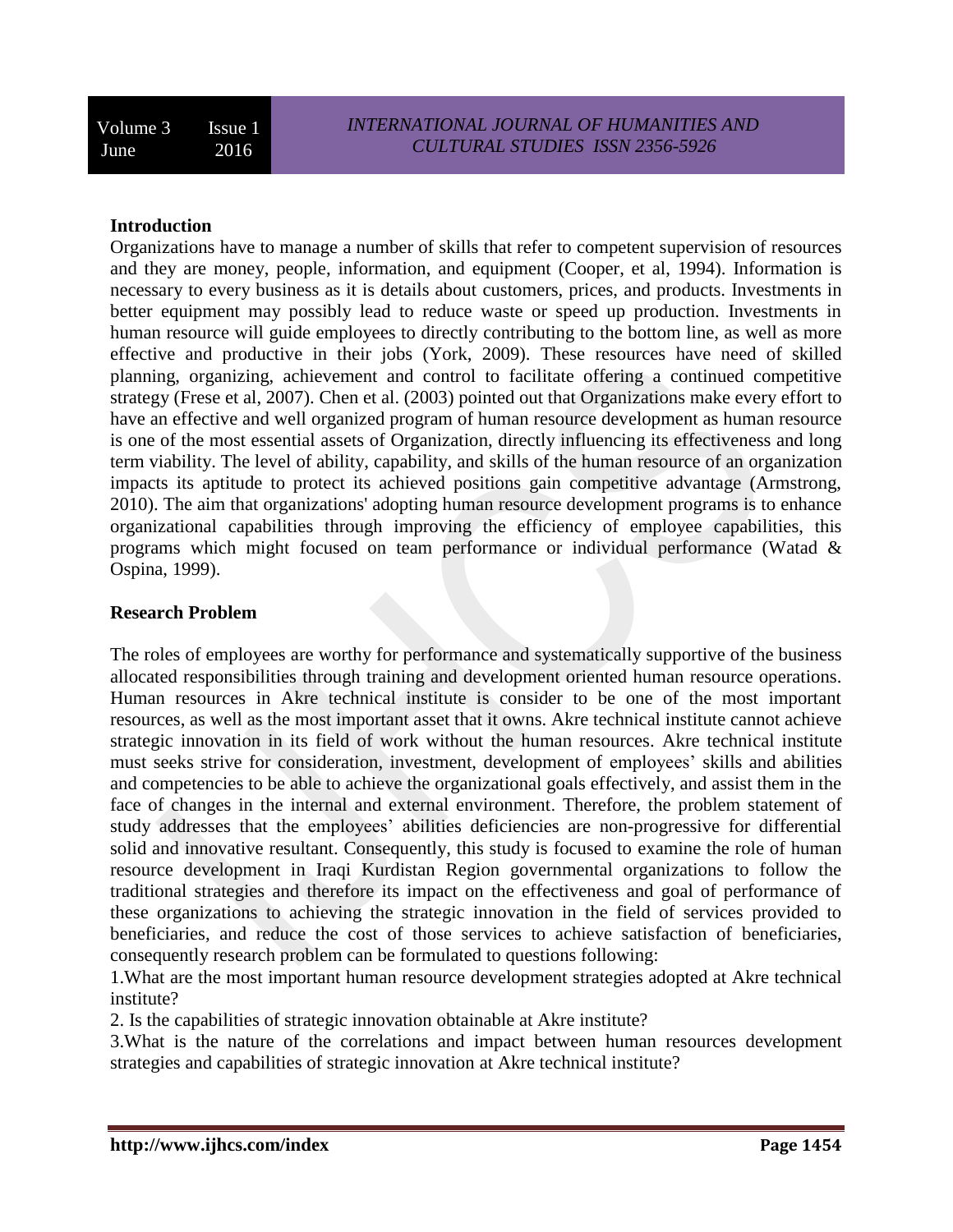#### **Significance of the Study In theoretical side:**

- 1. To recognize the active roles of the skills transfer and development through training, development, and empowerment. Human resource development supports employees' ability to work as well as to perform effectively and resultantly to achieve the goals of the organization.
- 2. To enhancing the employees' abilities to work will be through the impact of employees training, development, and empowerment.
- 3. Many researchers in Kurdistan Region compel to rely mainly on foreign literature because the literature on the link between the role of human resources development strategies on capabilities of strategic innovation is rare. Therefore, the results of present study might serve as an additional source of reference for future studies.

#### **In practical side:**

- 1. To determine the nature as well as the strength of correlation between human resource development and capabilities of strategic innovation.
- 2. To examine the extent impact of human resource development on capabilities of strategic innovation.

#### **Objectives of Study**

The present study addressed the following objectives;

- 1. To give an explanation of study variables, human resources development strategies and its dimensions (training strategy, development strategy, empowerment strategy), and capabilities of strategic innovation dimensions (organizational learning, and teamwork).
- 2. To build a theoretical framework to the variables concepts based on the sources related to study.
- 3. To examine the correlation between human resources development strategies and capabilities of strategic innovationdimensions (organizational learning, and teamwork).
- 4. To investigate the impact of human resources development strategies on capabilities of strategic innovation.
- 5. To find out the strongest correlation and strongest impact of human resources development strategies on capabilities of strategic innovationdimensions.

### **Theoretical Framework of the Study**

Figure (1) illustrates the theoretical framework of the study. The model assumed a correlation and an impact of human resources development strategies "Independent Variable" represent by three variables (training strategy, development strategy, empowerment strategy) on capabilities of strategic innovation "Dependent Variable" represent by two variables (organizational learning, and teamwork).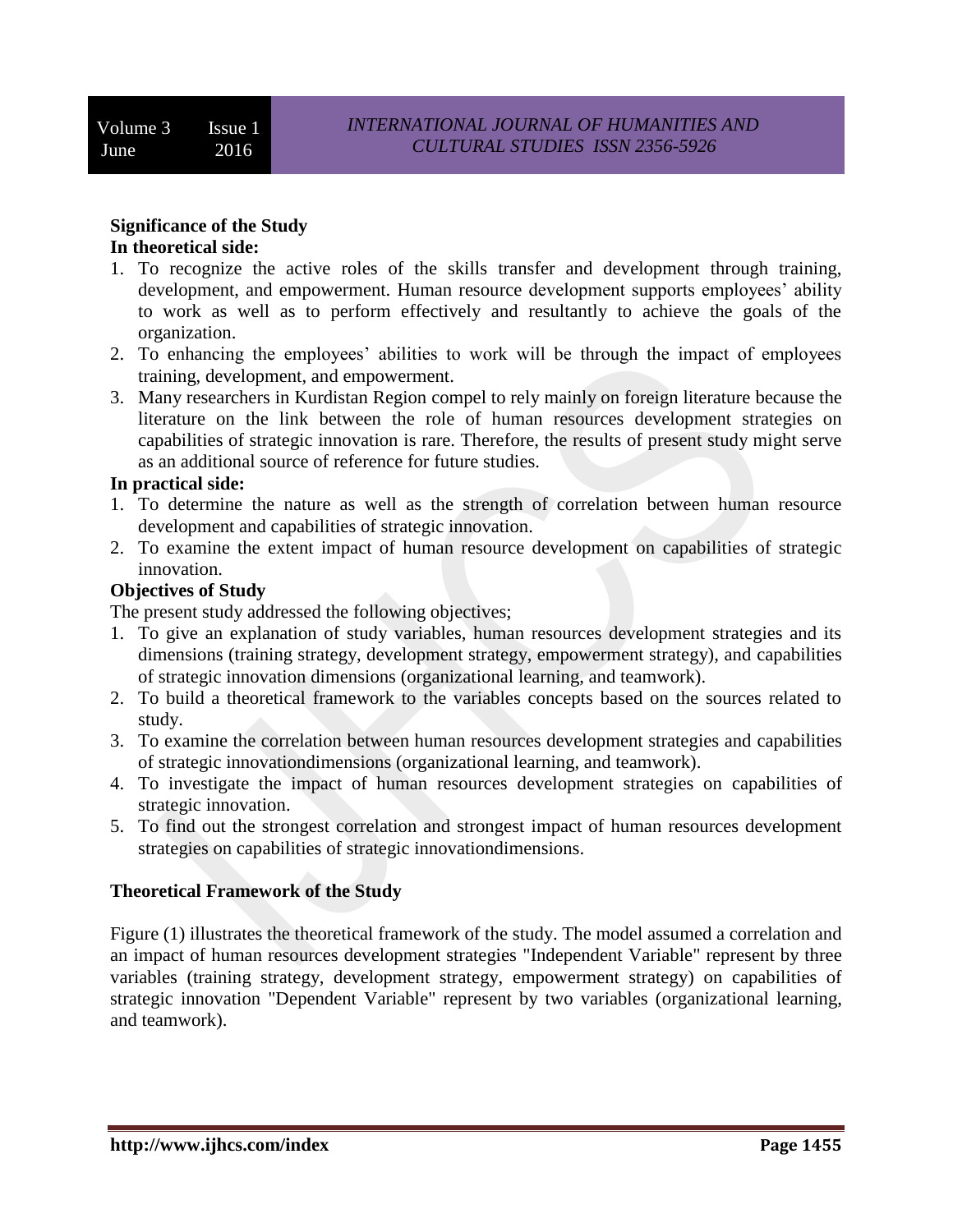Volume 3 Issue 1 June 2016



**Figure (1) Theoretical framework**

## **Study Hypotheses**

This study attempts to examine two main hypotheses and a number of sub-hypothesis based on it's theoretical framework as well as its objectives:

1. There is a significant positive correlation between human resources development strategies and capabilities of strategic innovation.

The first sub- hypothesis:

- There is a significant positive correlation between human resources development strategies and organizational learning.
- There is a significant positive correlation between human resources development strategies and teamwork.
- 2. There is a statistically significant impact of human resources development strategies capabilities of strategic innovation.

The second sub- hypothesis:

- There is a statistically significant impact of human resources development strategies on organizational learning.
- There is a statistically significant impact of human resources development strategieson teamwork.
- $\bullet$

## **Univariate Analysis**

Five Likert scale from strongly agree (5) to strongly disagree (1) have been used for measuring attitudes. Furthermore, the values of mean of variables were measured according to Univariate analysis (Table 1) for the purpose of evaluating the attributes of variables individually based on the responses.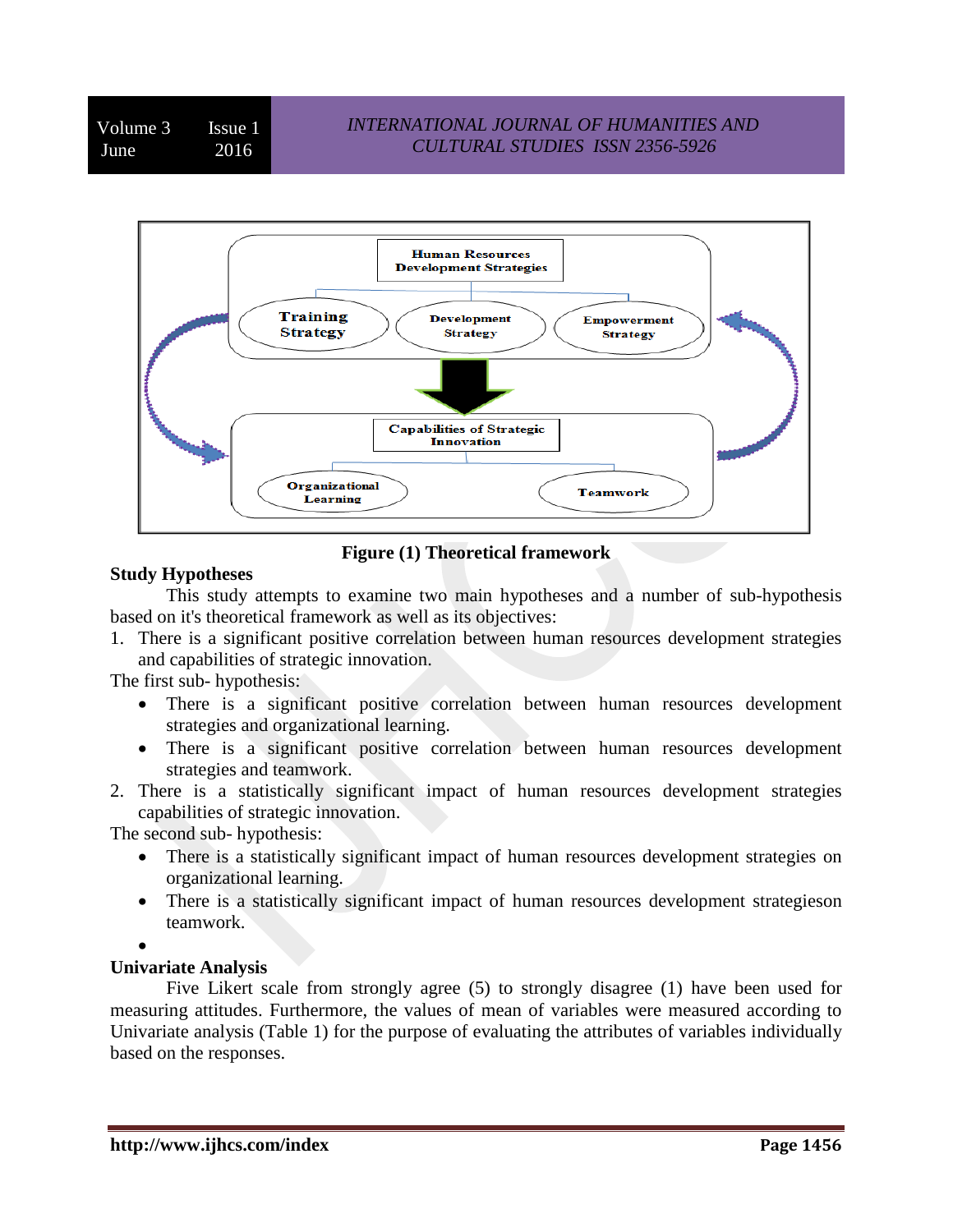#### **Table (1) Univariate Analysis**

| Range        | <b>Decision rule</b> |
|--------------|----------------------|
| $1 - 2.49$   | Low Level            |
| $2.5 - 3.49$ | Moderate Level       |
| $3.5 - 5$    | High Level           |

### **Literature Review: Human Resource Management**

The mission of human resource management is not limited to the selection and evaluation business process, it efforts to raise the productivity of employees through the development of policies, and training practices and preparation of individual programs for the tasks of their business and to achieve the greatest possible work with minimal effort (Armstrong, 2006). Therefore, human resource development occupies as a significant position through organizations activities that effort to raise the efficiency of productive and improve the methods of work, by adoption of a change in the capacity of individuals and their skills, and develops a variety of behavior patterns that they belong in the performance of their business (Zuelv, 2003). Hashmi (2014) states that the aim of human resource management development is to utilization of people to achieve organizational objectives, improve effectiveness and enhances productivity of the Organization.

The program of human resource development is an essential strategic tool for influential performance of individuals and Organizations, therefore, Organizations are spending money on it with confidence that it will earn them in the world of business a competitive advantage (Lynton and Pareek, 2000). Swanson (1995, 207) defined Human resource development as "a process of developing and unleashing human expertise through organization development and personal training and development for the purpose of improving performance". Jacobs (2014) defines human resource development as enhancing capacities of individual, and the process of improving performance of organization through the activities that result from programs of human resource development, development of organization, and career development. Lee (2003) pointed out that practicing of human resource development is about dealing with the fundamental assumptions of human conditions along with influencing human conditions. Sandanshiv, et al. (2009) states that human resource development is considered as a vital factor in national development process.

Mondy (2009) argues that organizations should develop and work through an integrated system human resource management development including functions for instance, recruitment and selection, human resource development, reward and safety, as well as employee labor relations. According to Hale (1991) human resource development professionals have to support organizational learning in order to set up performance prospects, deal with problem solving, and description for societal results. therefore, human resource development is mainly responsible for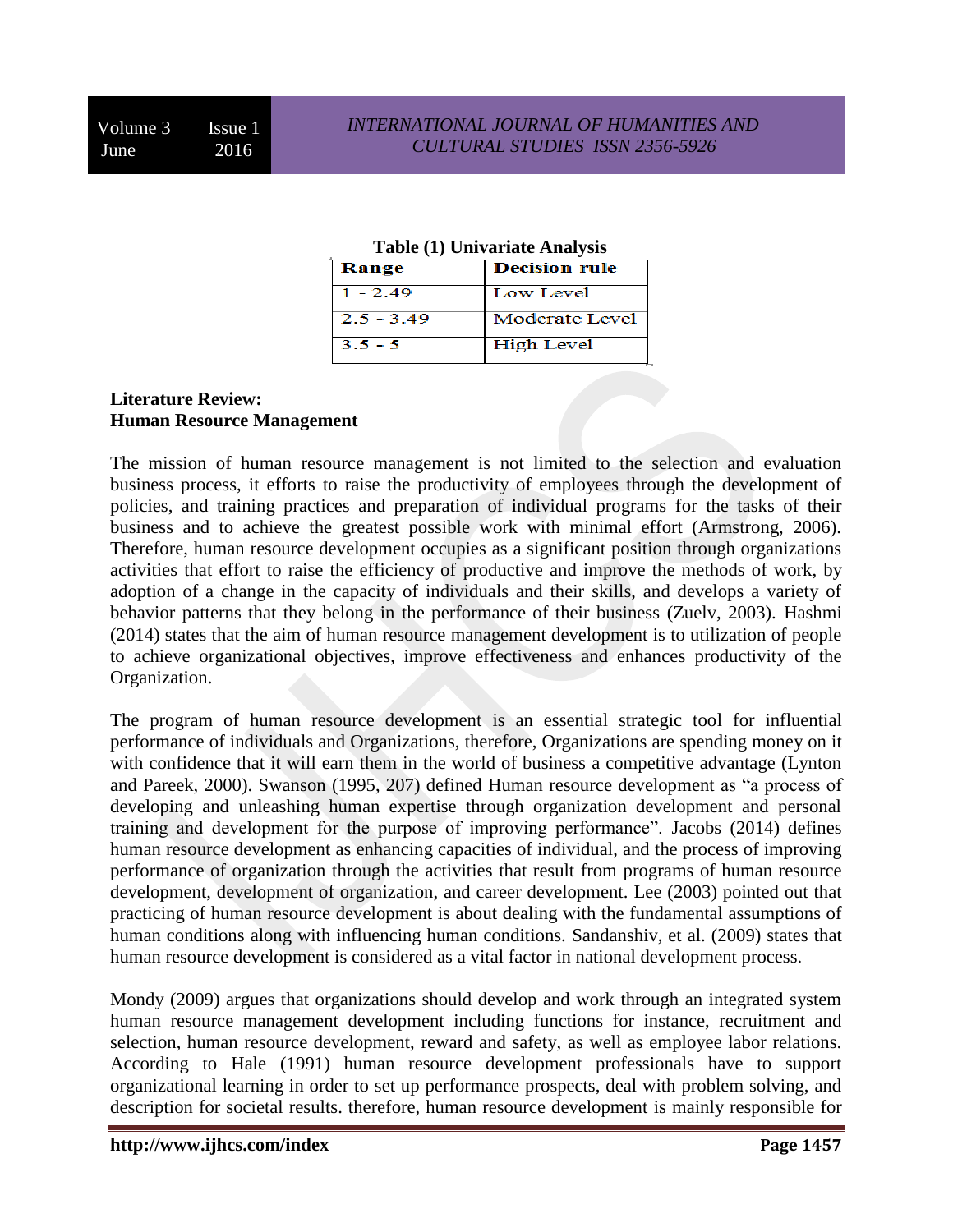creating strategies of human resource development within a learning culture that advances continuous worker learning. Sadler-Smith, et al (2001) concluded that organizational learning as the achievement or development of new abilities or knowledge in response to external or internal motive that guides to a new or fewer constant change in combined behavior, enhancing organizational results. Human resource development within the Organization according to Gilley and Eggland (1989) is an organized learning activity used to enhance performance and employee development in order to improving the individuals, jobs, and Organization.

### **Training Strategy:**

Training Strategy is an important element of human resources management strategies which associated closely to affect people and influenced them. For instance, it aids the employees planning process to identify deficits in skills, and this deficit is filled through employment, or by trying to provide employees with the skills necessary to fill the deficit. As well as the main objective to evaluate the job performance is to identify gaps between the actual and expected performance, which can be narrowed through training. Similarly, training policies are linked to the upgrade polices, motivate employees to develop their skills constantly, and to have the opportunity to upgrade to senior positions (Rashid, 2001). A variety of intellectual and philosophical concepts on the identification of a clear and precise concept can be agreed upon by various researchers and specialists in this scientific and applied field, which occupies a special position in the development of various humanitarian organizations, but this variation and diversity in concepts do not extend to the real content of the concept of training, but this limited in variation the formal aspects of the concept of training. A number of researchers has been emphasized the significance of involving human resources in planning, improvement and implementation of competency based strategies. Ivanceveich (1995) proposed that training is a systematic process to modify the behavior of the trainees towards achieving the goals of the organization which it is related to the current and future skilled labor. Besides, Lewis & Forrest (1990) concluded that training strategy is planned effort by organizations attempts to modify the behavior of individuals using a mixture of different techniques and methods in the performance of their work that lead to perform more productively and aim to increase individual skills after training differently than were following them before training. According to Barber (2004) training on job directs to better innovation and implicit skills. implicit skills are behaviors' obtained during informal learning that are valuable for effective performance. As a result, effective practices of development and training supports the workforce's motivation for training in human resource development strategies can make impacts of the Organization performance. Ukandu and Ukpere (2013) identified different types of training strategies that might use organizations and they are included on-the-job training, coaching, understudy, job rotation, and off –the- job training. They further indicate that training strategy can be a failure if the program lacks a means of transferring learning to the job; if it lacks specific direction and focus and if management views it as a cost, and not an investment. Consequently, human resource motivation and training enhancing their performance with influences on the Organization performance formed the main core threads of this study.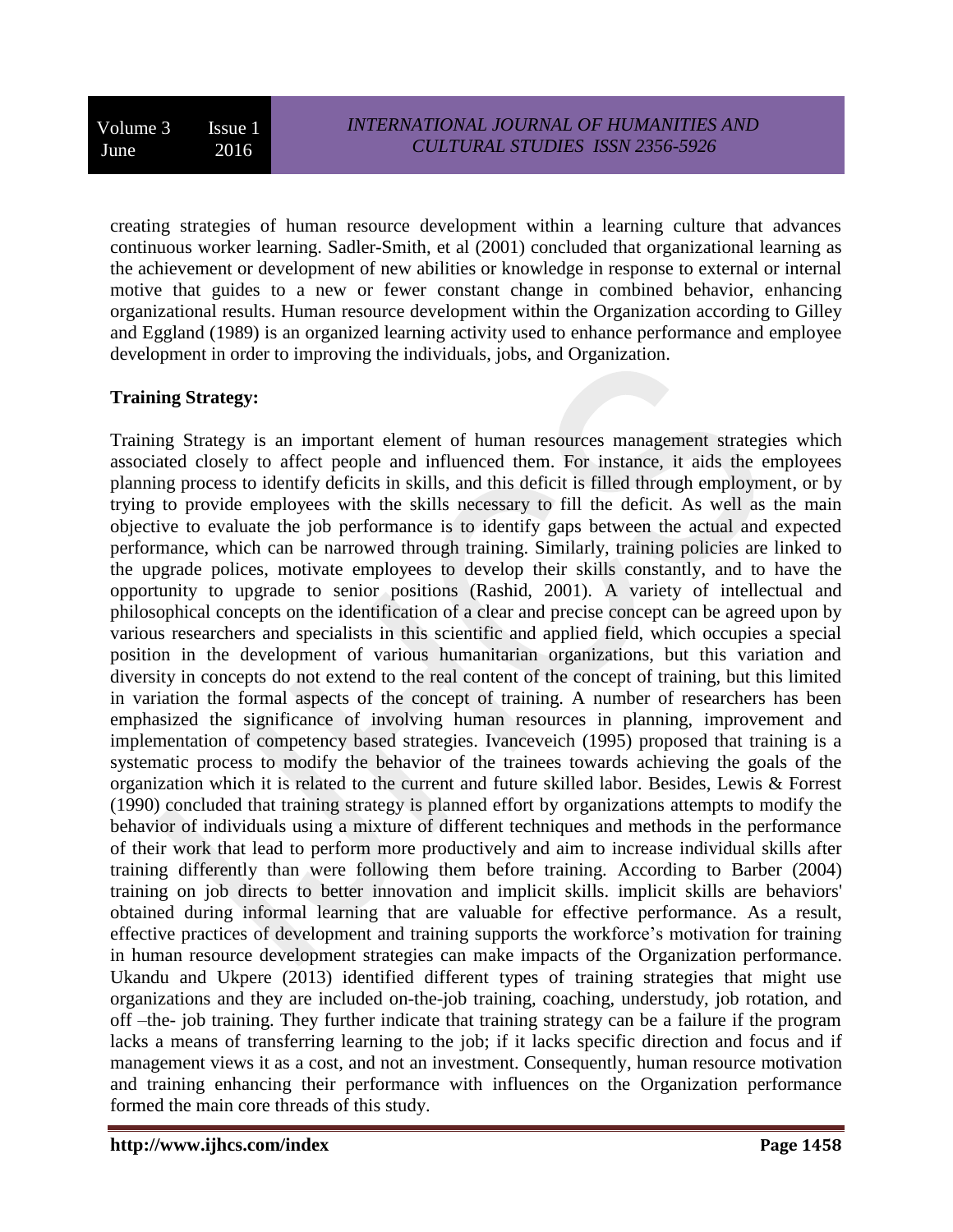#### **Skills Development Strategy:**

Human resource skills development is a vital practice of human resource management and development. It enhances motivation of employees as well as helps to improve Organizations productivity (Mccleland 2002, 7). Skills development strategy enhances human resource capacity to understand new technologies and techniques, along with increase their innovation, efficiencies, and invention (Falola, et al. 2014). Organizations have to able to recognize the requirements for skills development strategies and programs as well as selecting appropriate techniques for these requirements, planning how to apply them and afterwards evaluate results(McCourt, and Derek, 2003). Furthermore, skills development increases employees job satisfaction and will help them to have a better understanding of their work (Ukandu and Ukpere, 2013). According to Buyens et al. (2001) Human Resources if they are adequately nurtured, developed and educated, are becoming the most important positive feature of an Organization. Armstrong and Baron (2002) suggested that the development of human resources is concerned with the provision opportunities of development and learning in order to support improvement of Organization and achievement its strategies of business, and the performance of team and individual.

The development strategy according to (Niazi, 2011, 44) reduces absenteeism and employees' turnover. Furthermore, assists in improving employees' motivation. With the aim of stay in front of world's competition, development strategy should incorporate reinvention in addition to innovation and this is only achievable when development includes a wide range of learning actions. Consequently, a perfect development shall become part of a Organization strategy and it have to be connected to goals of business and performance of Organization.

### **Empowerment Strategy:**

Employee empowerment is one of the valuable methods for increasing human resources innovation and their productivity as well as most favorable use of individual and teams' abilities so as to achieve objectives of Organization (Ganjinia, 2013, 38). Empowerment is an attitude which considers in enriching employee's jobs and giving power to implement control over as well as take responsibility for efforts outcomes (Sahoo and Das, 2011, 47). Empowerment according to Del Val and Lloyd (2003, 102) is "the involvement of employee in decision making process". Further, Gilbert and Nelson (1991) stated that accountability and trust is termed as empowerment. Kennedy and Schleifer (2006) states that innovation can increase when cooperation takes place and cooperation can occur best when teams are empowered. However, Ahmad and Oranye (2010, 583) argues that empowerment is stimulating followers through leadership, enhancing self-efficacy by increasing intrinsic task motivation and reducing powerlessness. Employee Empowerment is the process of achieving continuous improvement in an Organization's performance by extending and developing the capable affect of human resources and teams over the functions and areas that influence their performance (Kinlaw, 1996).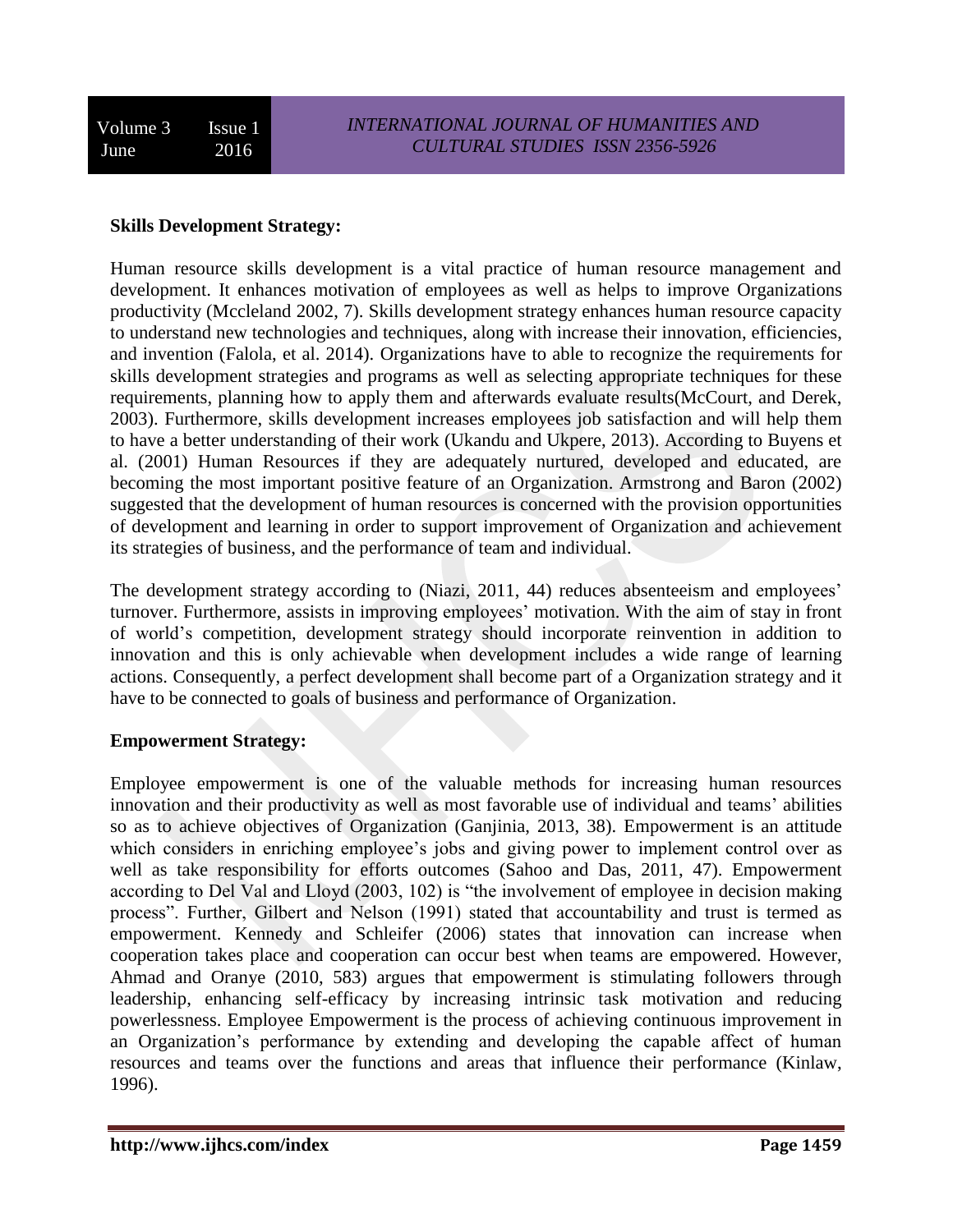Herrenkohl et al (1999) pointed out that employee empowerment refers to employees being selfsufficient and more proactive in supporting an Organization to achieve its goals and objectives. While, Dewettinck (2012, 41) for example argued that empowerment is not only having the autonomy to take actions but also having higher degree of accountability and responsibility. In other words, Organization have to empower their human resources. Thus they can be satisfied, committed, motivated, and support in achieving the objectives and goals of Organization (Dewettinck and Ameijde, 2011). Moreover, Looy, et al (2003) states that empowerment means providing service employees with adequate freedom to allow them to handle unexpected problems situations like complaints. Hamborstad and Perry (2011) indicates that empowerment have to be directed toward enriching frontline human resources with the skills and abilities to accomplish organizations goals. Elnaga and Imran (2014, 17) identified some advantages results for employee empowerment strategy, such as: communication and teamwork, increasing job satisfaction, effective Team work, reducing conflict with management, human resources participate in creating their own goals, better productivity and profitability, reduces turnover rates.

### **Capabilities of Strategic Innovation:**

In English, the word (Innovate) comes from Latin word (Innovare) which means renewed (Al-Masoudi, 2007, 42). Awareness to the concept of innovation and its related activities have begun at the end of the thirties of the twentieth century, the first author in this area is the US economist (Joseph Schumpeter), who published his book in 1939 and defined innovation from an economic perspective as a "turning manufactured by leaping from the old to the new, the curve of old cost disappears and placed a new one"(Musser, 1988, 160). Al-Saffar (2001, 2) indicates that the concept of innovation means ideas that characterized as new, valuable, and connected to the optimal solution for specific problems, or the development of methods, goals, or deepen the vision, re-installation of the identified patterns in managerial behaviors in a distinctive and sophisticated forms of jump and its holders forward. While, strategy according to Macmillan &Tampoe (2000, 14) represents the ideas and actions to perceive as well as making sure from future.

The concept of strategic innovation refers to the cases of re-understanding and assimilation substantial for the objective of business organization, that leads to a different and exciting manner to competition implement in business organizations (Markides, 2000, 19). Strategic innovation is the abilities that allow the organization create value for customers and for the community in line with contemporary competitive environment (Muhammad, 2015). Furthermore, the capabilities express the possibility of the organization towards the implementation of specific activity or group of activities, the source of this possibility is the skills, knowledge, and functional expertise of employees in those organizations (Al-Masoudi, 2007, 41). Capabilities of strategic innovation are a refurbishment and change in the environment as well as trans deviation from the rules of the competition in business organizations (Fuller, 1995, 10). Berghman (2006, 33) states that the capabilities of strategic innovation are the ability of the organization to creating an initiatives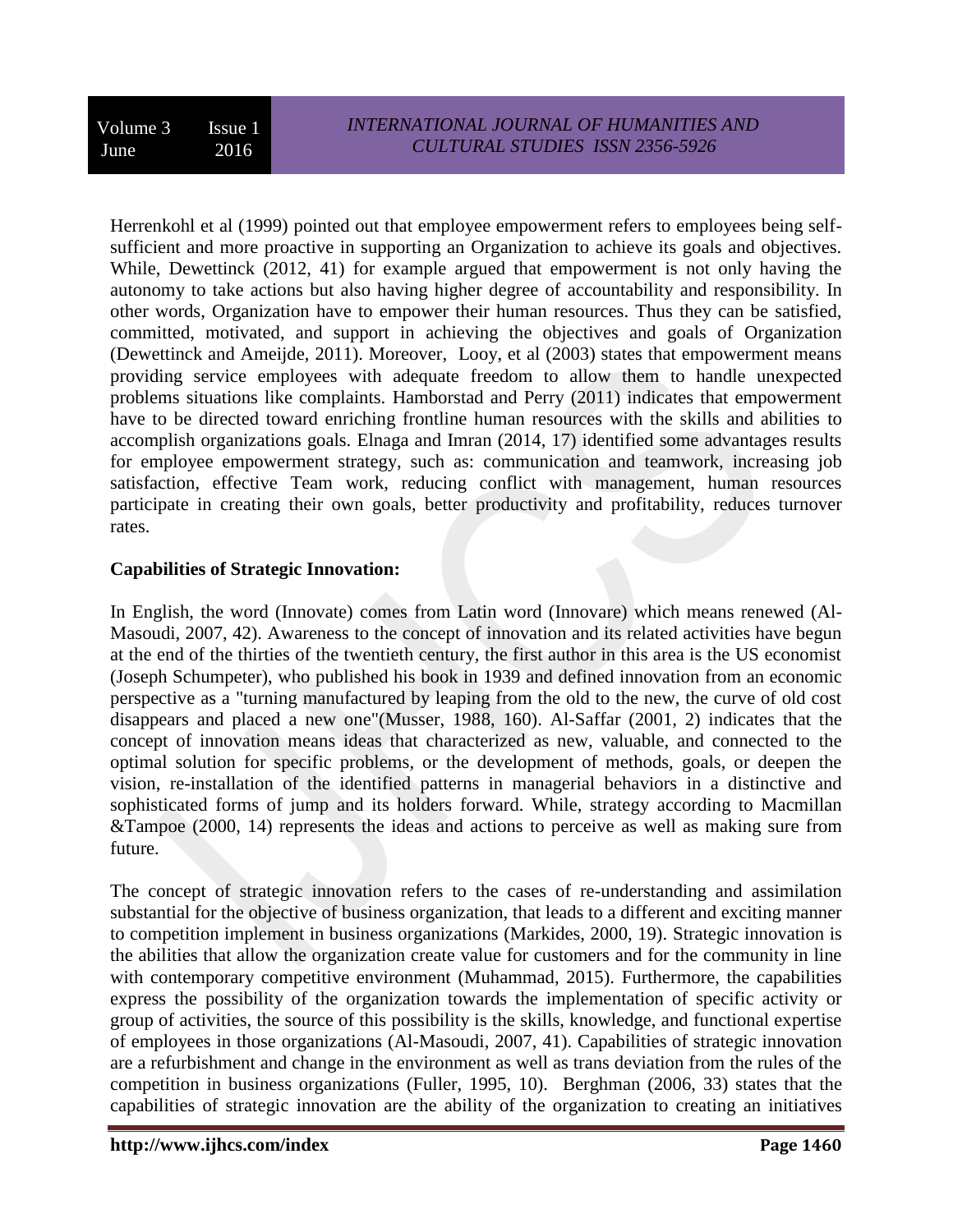strategic of innovation in a regular basis. Wang  $\&$  Ahmed (2007, 38) pointed out that the capabilities of strategic innovation is the organization's ability to develop new products or markets, through appropriate strategic orientations of innovation with the creative processes and practices.

### **Classification of capabilities of strategic innovation:**

Capabilities of strategic innovation can be classified into two classes: organizational learning, and team work (Charles, 1995), (Pitt & Clarke, 1999), (Govinduajan , 2004), (Al-Masoudi, 2007), and (Muhammad, 2015). Present study relying on Organizational learning and teamwork as dependent variables because of their importance in the development of the organization intangible resources which reflect development in comparison to competitors' new ideas to enable the organization to discrimination and carry on to deliver the best actions, which depends on learning framework building of teamwork basis with the possibility of their application in the area of education in the Iraqi Kurdistan Region -Akre city.

### **Organizational Learning**

The contributions of scholars varied significantly in giving a clear comprehension of Organizational learning due to different theoretical frameworks that dealt with this concept. Organizational learning is the organization that individuals can learn in it, and educational process is loved and woven in the life of human system (Al-Abady, et al, 2014, 132). Organizational learning according to López et al (2006) is a method to improve the development of the Organization by earnings of new actions (commercial, technological or productive). Dodgson (1993,89) assumed that Organizational learning is the manner, or the technique to build organizations along with promote and organize the knowledge, reducing routine activities, adapt organizational culture, and develop organizational efficiency by improving and expanding the skills of the force labor. Moreover, Schermerhorn, et al (2000: 252) pointed that Organizational learning is the acquisition of knowledge, distribution of information, information interpretation, and memory of the organizational process to regulate continuously with the circumstances changes. Al-Kubaisy and Al-Azawy (2014, 34) indicates that organizational learning is the organization's perfect vision, since the structure, procedures, and work practices are open to familiarize, continuous, and improvement, as well as that individuals and teams be involved continuous learning and are taking strategic actions by responding to relevant data and feedback. (Kubaisi and al-Azzawi 2014,34). While Sabr (2013,427) defined organizational learning as an organization that has a new vision for the future, able to find and acquire knowledge, transfer, exchange among all organization's individuals to enable them to increase their ability to grow as well as outstanding performance. Tippins and Sohi (2003) identified four dimensions to organizational learning:

- 1. Information acquisition.
- 2. Information dissemination.
- 3. shared interpretation.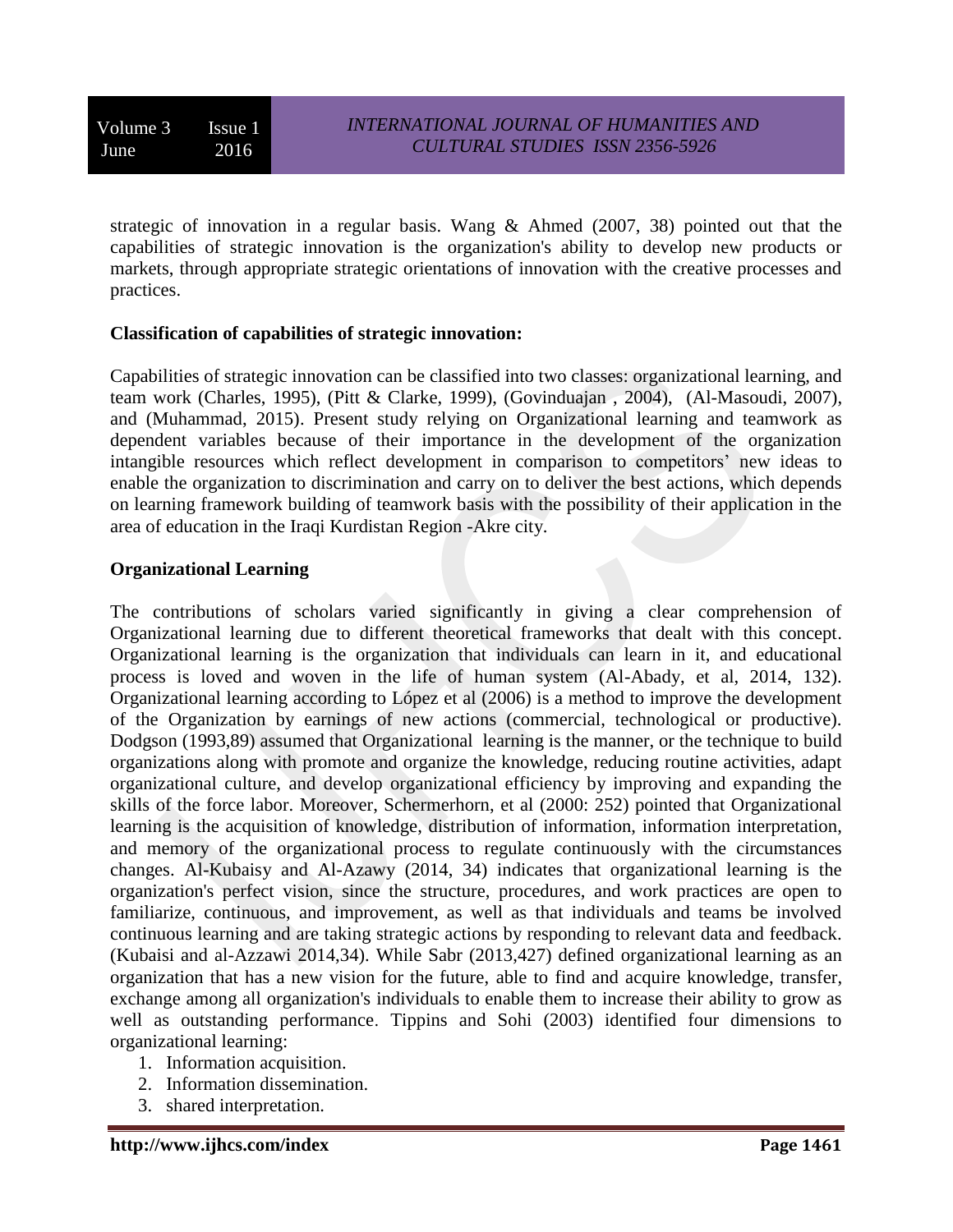4. Development of organizational memory.

The innovation depends on learning, and they are organizational capabilities, however learning comes first than innovation. It enhances the organization's energy to create and provide new ideas as well as is the primary means for innovation if it dealing with new problems. Managing learning towards the achievement of innovation strategy should focus on the following key points (Al-Masoudi, 2007, 44):

- Focusing on the unknown critical issues.
- Building hypotheses defies the reality of predicts.
- predicting unlimited trends instead of numbers and dates.
- Periodic review of the basic assumptions of work.
- General overview of the history of valuable experience study.

#### **Teamwork**

Teamwork is considered to be one of the main topics in the management contemporary literature, therefore devoted to it many researchers, writers, and specialists a large part of their interests, and cited several definitions of the concept of teamwork. Thompson (2000, 2) defined teamwork as a group of individuals who rely on each other in terms of information, resources, and expertise and who are trying to unite their efforts to achieve a common goal. Muhammad (2015) states that teamwork is activist group of workers committed to achieve common goals and together perform high-quality job and together they reach to high-quality results. Al-Sayrafy (2003,127) postulated that teamwork is a small group of individuals between three to twelve individuals, these groups have a high degree of Independently and joining them is optional, they responsible for scheduling, training, solving work problems, and trained to provide innovative solutions for the management and they responsible for the implementation of those solutions. Teamwork according to Hafz& Hussain (2012, 63) is a group of individuals with skills and knowledge, and known for their loyalty to a particular purpose, and specific performance targets in a manner which makes them bear a shared responsibility. On his part, Hellerigel, et al. (2001, 222) states that teamwork is a number of workers who have a variety of qualifications, competencies, and knowledge who are committed to the performance of the general objectives of the organization. Ibrahim (2014.157) concluded that teamwork is a number of individuals creating positive synergy by coordinating efforts among themselves to achieve outstanding performance greater than the sum of the individual inputs.

Teamwork contributes to achievements of strategic innovation in business organizations through the development of the non-tangible resources, especially if it was marked the following characteristics (Al-Masoudi, 2007: 44):

- Team guided task for a specific purpose.
- Training team encourages curiosity.
- The heroic behavior of the team.
- Implicit Knowledge resulting from heterogeneous backgrounds added to the diversity which is the basis of thinking.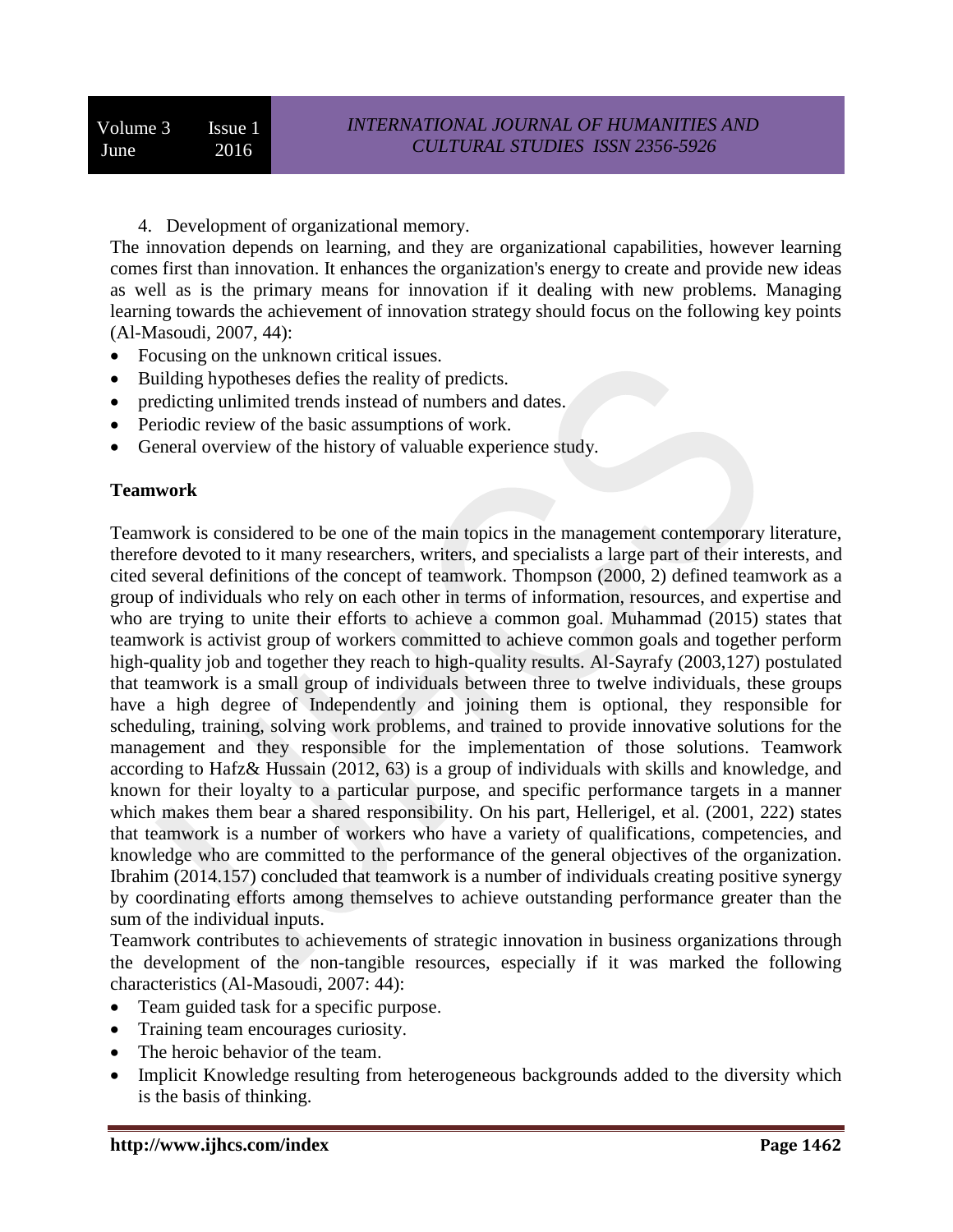If the above characteristics merged into the main topics can achieve group educated contribution to the strengthening of the organization intangible resources and achieving innovations that will break the competition rules of the game and this leads to continued excellence on others.

### **Methodology:**

This study is based on secondary data and primary data. In secondary data, information has been collected depending on studies and books close to the present study. In primary data, a survey questionnaire has been conducted, and distributed to the respondents are all teaching staff at Akre technical institute. Collected data has been analysed through SPSS program version 23. The reliability of the questionnaires was measured depending on Cronbach's Alpha (table 3) and the values of study's variables have a high reliability values.

### **Sample Size:**

Academic staffs from Akre technical institute has been selected as participants for the study sample. There are approximately 70 academic staffs teaching at Akre technical institute and all of them were approached to data collecting. 50 questionnaires distributed directly to academic staffs and only 38 were returned back (response rate= 76%) which have been used to analyse as well as draw interpretations.

### **Questionnaire instruments:**

For the purpose of collecting data, a survey questionnaire has been administrated, most of its items designed based on prefab standards of research and studies close to the subject of present study, and adjusted to suit the requirements of the study field, table (2) illustrates that.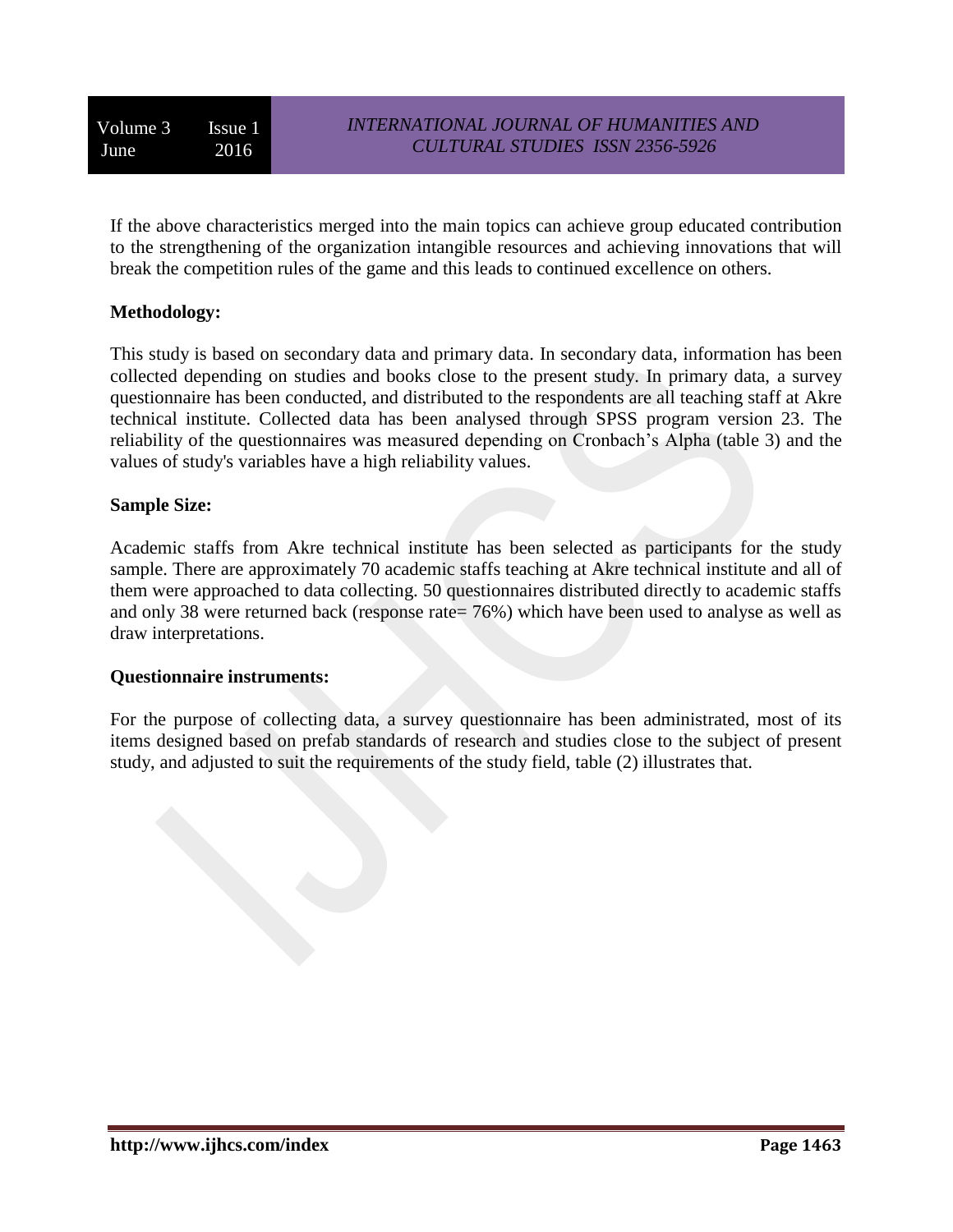|   | The main variables                                      | The subsidiary variables                                                       | No. of<br><b>Items</b> | Source                                                                                                                                                                                 |  |  |  |
|---|---------------------------------------------------------|--------------------------------------------------------------------------------|------------------------|----------------------------------------------------------------------------------------------------------------------------------------------------------------------------------------|--|--|--|
|   | <b>Demographic Data</b>                                 | Gender, age, years of<br>experience, qualification level,<br>scientific title. |                        | Prepared by researchers                                                                                                                                                                |  |  |  |
|   | <b>Human Resources</b><br><b>Development Strategies</b> | Training Strategy.<br>Development Strategy.<br>Empowering Strategy.            | 6<br>6<br>6            | 2009).<br>(Abu-Salmiya,<br>$2007$ ).<br>(Aghili,<br>(Hassan, 2010), (Kasasbeh et al., 2010)                                                                                            |  |  |  |
| 3 | <b>Capabilities of Strategic</b><br><b>Innovation</b>   | Organisational Learning.<br>Team Work.                                         | 9<br>9                 | (Al-Tai, 2008), (Hassoun, et al, 2012), (Sabr,<br>2013), (Al-Masoudi, 2007), (Al-Kraawi &<br>Al-Attory, 2014), (Hafez & Hussein, 2012),<br>(Muhammad,<br>$2015$ ).<br>2009).<br>(Hawi. |  |  |  |
|   |                                                         |                                                                                |                        | (Hellriegel, et al. 2001), (Al-Obeidi, 2010).                                                                                                                                          |  |  |  |

#### **Table (2) Questionnaire instruments**

**Source: Prepared by researchers** 

#### **Results and Discussion 1. Reliability Analysis**

Table (3) illustrates the Cronbach's alpha test for the independent variables, dependent variables, and for the whole questionnaire. Sekaran (2005) pointed out that the coefficient alpha ranges in values is from 0 (no reliability) to 1 (perfect reliability). Consequently, the table explains that the Cronbach's alpha for all the whole questionnaire and is equal to (.973) which is considered to be high reliability.

|                                | Cronbach's | N of  |
|--------------------------------|------------|-------|
|                                | Alpha      | Items |
| <b>Training</b>                | .880       |       |
| <b>Development</b>             | .854       |       |
| <b>Empowerment</b>             | .899       |       |
| <b>Organizational learning</b> | .895       | 9     |
| <b>Team work</b>               | .945       | q     |
| <b>Whole Questionnaire</b>     | .973       | 36    |

|  |  |  | Table (3) Reliability Statistics |
|--|--|--|----------------------------------|
|--|--|--|----------------------------------|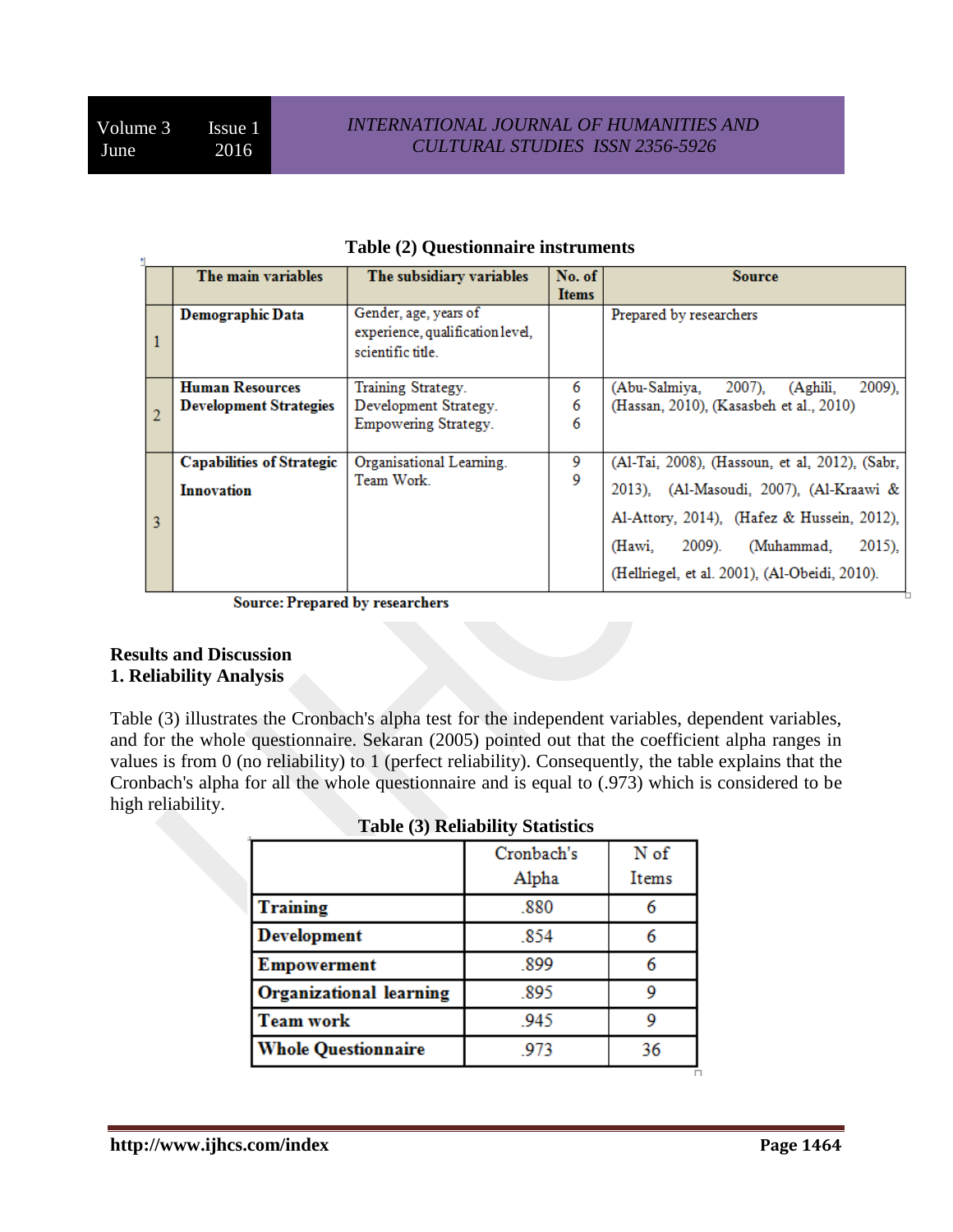### **2. Participants Demographics Data Analysis**

Gender: the table below (4) shows the distribution of selected participants according to gender. The majority of the participants N=37 with (97.4%) were male and N=1 (2.6%) were female.

**Age:** the table below (4) illustrates the age of the participants. N=8 (21%) their age is between 18-30 years. The respondents N=19 (50%) are between 31-40, this indicates that the majority of the participants in the current study are young in nature.

**Scientific Title:** table (4) explains that the majority of respondents areassistant lecture N=25  $(65.8\%)$ .

**Years of experience:** table below (4) shows the years of experience of the participants.  $N=13$ with  $(34.2%)$  their years of experience are between 1-5 years. N= 16  $(42.1%)$  their years of experience are between 6-10 years.

**Level of education:** the table below (4) illustrates the level of education of the respondents. The majority of respondents are holding MSc. degree N=27 (71.1%). High Diploma degree holder coming after them with  $N=7$  (18.4%).

|                      |                            | Frequency | <b>Percent</b> |
|----------------------|----------------------------|-----------|----------------|
|                      | Male                       | 37        | 97.4           |
| Gender               | Female                     |           | 2.6            |
|                      | <b>Total</b>               | 38        | 100.0          |
|                      | 18-30 Years                | 8         | 21             |
|                      | 31-40 Years                | 19        | 50             |
| Age                  | 41-50 Years                | 5         | 13.2           |
|                      | 51 Years and above         | 6         | 15.8           |
|                      | Total                      | 38        | 100.0          |
| Scientific           | <b>Assistant Professor</b> | 1         | 2.6            |
| Title                | Lecture                    | 5         | 13.2           |
|                      | <b>Assistant Lecture</b>   | 25        | 65.8           |
|                      | High Diploma               | 7         | 18.4           |
|                      | <b>Total</b>               | 38        | 100.0          |
|                      | $1 - 5$                    | 13        | 34.2           |
| <b>Years of</b>      | $6 - 10$                   | 16        | 42.1           |
|                      | 11-15                      | 8         | 21.1           |
| <b>Experience</b>    | 16-20                      | 1         | 2.6            |
|                      | Total                      | 38        | 100.0          |
|                      | PhD                        | 4         | 10.5           |
| <b>Oualification</b> | MSc.                       | 27        | 71.1           |
| level                | <b>High Diploma</b>        | 7         | 18.4           |
|                      | <b>Total</b>               | 38        | 100.0          |

**Table (4) Participants Demographics Data Analysis**

#### **3. Descriptive Statistics 3.1. Human Resources Development Strategies**

Human resources development strategies of Akre technical institute was evaluated under three internal strategic variables: Training strategy, Skills Development strategy, and employee Empowerment strategy. The overall human resources development strategies have a high level of attribute (mean  $= 3.3904$ ) as well as (67.808%) Rate of agreement. The three strategic factors have higher level of attributes as values of mean of Training strategy, Skills Development strategy, and employee Empowerment strategy are 3.2544, 3.4956, and 3.4211 respectively.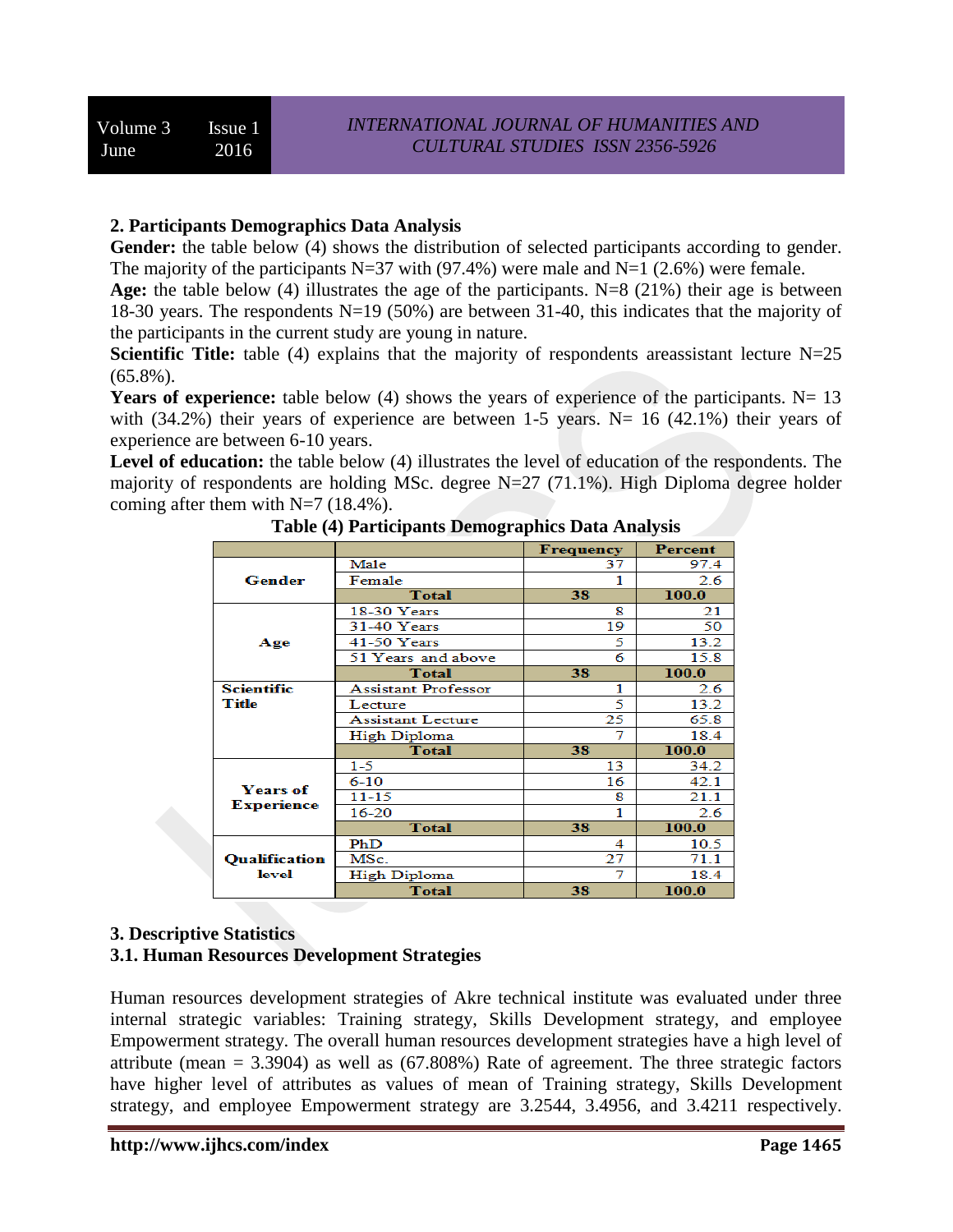Furthermore, the calculated Rate of agreement of the three strategic factors are 65.088%, 69.912%, and 68.422% respectively. The lower level of attribute among these three strategic variables is Training Strategy. However, Skills Development Strategy has a higher level of attribute.

|                               | Mean   | Std.<br><b>Deviation</b> | Rate<br>Agreement |
|-------------------------------|--------|--------------------------|-------------------|
| <b>Training Strategy</b>      | 3.2544 | .78818                   | 65.088            |
| <b>Development Strategy</b>   | 3.4956 | .80584                   | 69.912            |
| <b>Empowerment Strategy</b>   | 3.4211 | .86363                   | 68.422            |
| <b>Human Resources</b>        | 3.3904 | .75608                   | 67.808            |
| <b>Development Strategies</b> |        |                          |                   |

## **Table (5) Descriptive Statistics of Independent Variables**

## (Source: Survey Data)

### **3.2. Capabilities of Strategic Innovation:**

Capabilities of strategic innovation were evaluated under two internal strategic variables: organizational learning, and teamwork. The overall innovation capabilities strategies have a high level of attribute (mean = 3.4563) as well as (69.126%) rate of agreement. The two capabilities of strategic innovation have higher level of attributes as values of mean of organizational learning, and teamwork are3.4678, and 3.4448 respectively. In addition, the calculated rate of agreement of the two innovation capabilities strategies are 69.356%, and 68.896% respectively. Among the two capabilities of strategic innovation, Organizational Learning strategy has a higher level of attribute. While, Teamwork has the lower level of attribute.

|                                             | Mean   | St.              | Rate      |  |
|---------------------------------------------|--------|------------------|-----------|--|
|                                             |        | <b>Deviation</b> | Agreement |  |
| <b>Organizational Learning</b>              | 3.4678 | .73846           | 69.356    |  |
| <b>Teamwork</b>                             | 3.4448 | .87360           | 68.896    |  |
| <b>Capabilities of Strategic Innovation</b> | 3.4563 | .77260           | 69.126    |  |

# (Source: Survey Data)

### **4. Testing Study Hypotheses**

### **4.1. Correlation analysis**

To testing first hypotheses and its sub-hypotheses, Pearson correlation analysis has been used. From table (7) It was observed that all the values of correlation were positive and these values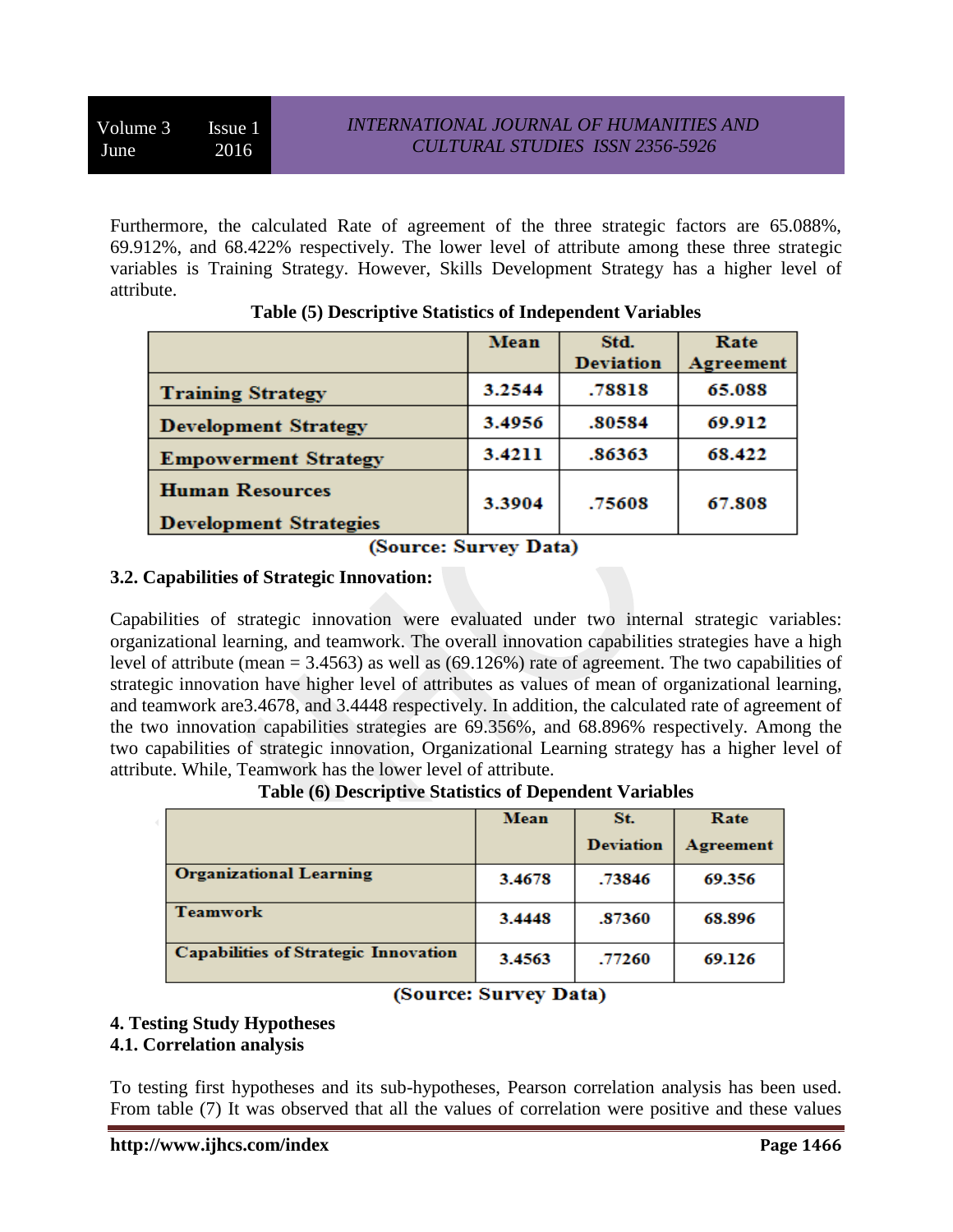were highly significant at level of (0.01). The table shows a strongest positive relationship between human resources development strategiesand capabilities of strategic innovation (895<sup>\*\*</sup>). It can be explained if there is an increase and interest in human resources development strategies then innovation capabilities of employees will also increase extremely. Therefore, the first main hypotheses are accepted which states "There is a significant positive correlation between human resources development strategies and capabilities of strategic innovation".

In addition, the same table (7) shows a strongest positive relationship between Human Resources Development Strategies and Organizational Learning, and teamwork  $(.813^{**})$ ,  $(.887^{**})$ respectively. Comparatively, among these two variables teamwork was highly correlated with human resources development strategies. Consequently, the both sub-hypotheses are accepted.

|                                                                   | <b>Capabilities of</b><br><b>Strategic</b><br><b>Innovation</b> | Organizational<br>Learning | <b>Teamwork</b> |
|-------------------------------------------------------------------|-----------------------------------------------------------------|----------------------------|-----------------|
| <b>Human Resources</b><br><b>Development</b><br><b>Strategies</b> | $.895**$                                                        | $.813**$                   | $.887**$        |
| $Sig. (2-tailed)$                                                 | .000                                                            | .000                       | .000            |
|                                                                   | 38                                                              | 38                         | 38              |

|  | <b>Table (7) Pearson Correlation analysis</b> |  |  |
|--|-----------------------------------------------|--|--|
|  |                                               |  |  |

\*\*.Correlation significant at the 0.01 level (2-tailed)

### **4.2. Regression Analysis**

The regression analysis as it shown in table (8) illustrates that human resources development strategies significantly contributed to capabilities of strategic innovation. The constant value reveals that if human resources development strategies are at zero level, the capabilities of strategic innovation have to be in 38.2%. These predictions were significant at *p-*value of (0.05). Moreover, 78.7% of capabilities of strategic innovation can be explained by human resources development strategies as represented by R square value. Therefore, the main second hypotheses state "There is a statistically significant impact of human resources development strategies on capabilities of strategic innovation".

Further, table (8) shows that the calculated R Square is .801, meaning that 80.1% of the variance in Organizational Learning can be predicted by human resources development strategies. Furthermore, table illustrates that  $F=145.199$  and is statistically significant. This argues that the predictor calculatedorganizational learning and human resources development strategies considerably. Regression coefficient of human resources development strategies with organizational learning is .874 with the significant value of .000 which illustrates positive impact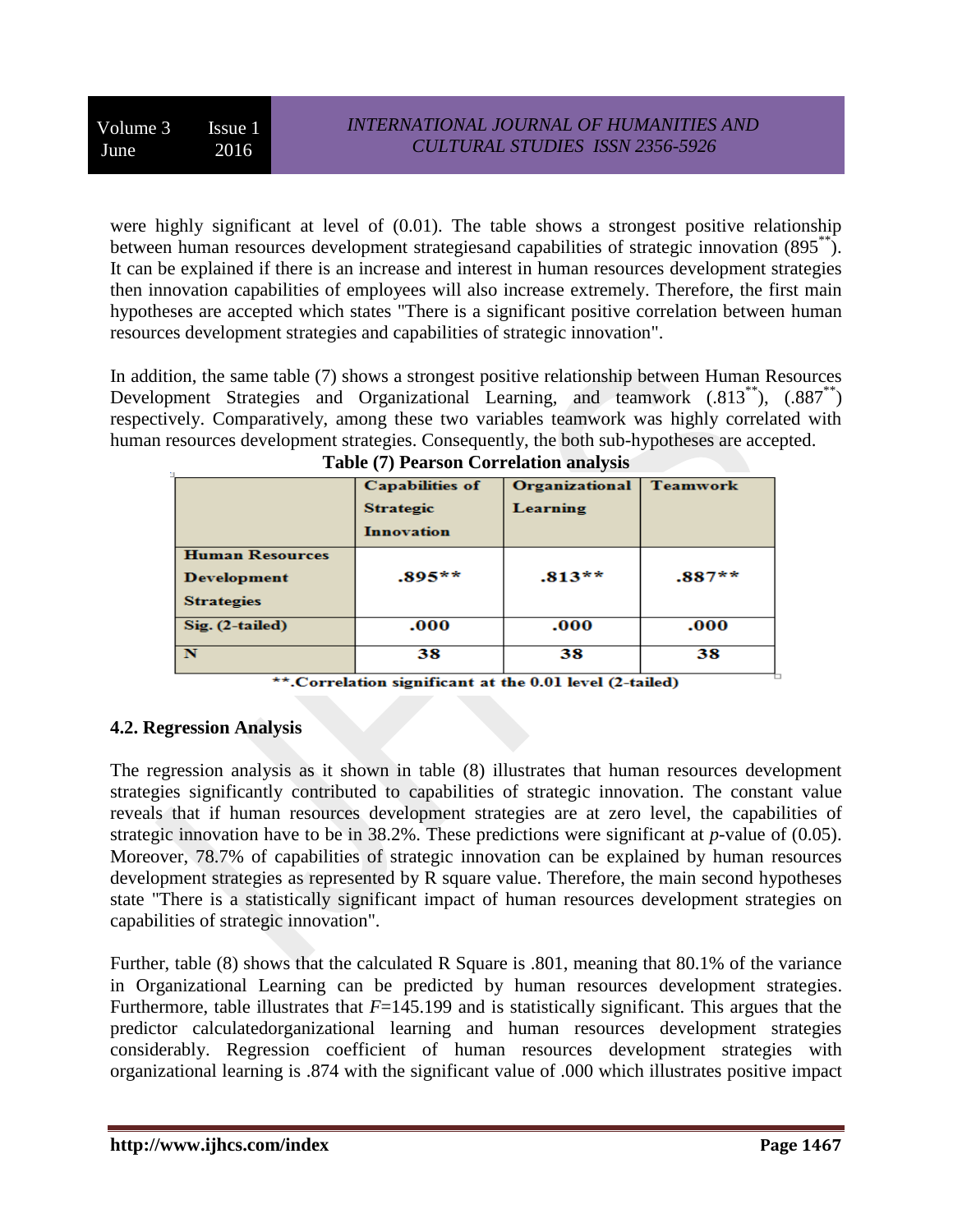Volume 3 Issue 1 June 2016

of human resources development strategies on organizational learning. Therefore, the first subhypotheses are accepted.

In addition, table (8) shows that the calculated R Square is .660, meaning that 66% of the variance in teamwork can be predicted by human resources development strategies. Furthermore, table illustrates that  $F=70.023$  and is statistically significant. This argues that the predictor calculatedteamwork and human resources development strategies considerably. Regression coefficient of human resources development strategies with teamwork is .939 with the significant value of .000 which illustrates positive impact of human resources development strategies on teamwork. As a result, the second sub-hypotheses is accepted. Comparatively, among these two variables organizational learning was highly positive impacted onhuman resources development strategies.

| Model                                                         |      | <b>Unstandardized</b><br><b>Coefficients</b> | <b>Standardized</b><br><b>Coefficients</b> | т      | F<br>Change    | R<br>Square | Adjusted<br>R Square | Sig. F<br>Change |
|---------------------------------------------------------------|------|----------------------------------------------|--------------------------------------------|--------|----------------|-------------|----------------------|------------------|
|                                                               | в    | Std.<br>Error                                | Beta                                       |        |                |             |                      |                  |
| (Constant)                                                    | .382 | .273                                         | ۰                                          | 1.402  | 133.204        | .787        | .781                 | .000             |
| Organizational<br><b>Learning</b>                             | .874 | .073                                         | .895                                       |        | 12.050 145.199 | .801        | .796                 | .000             |
| <b>Teamwork</b>                                               | .939 | .112                                         | .813                                       | 8.368  | 70.023         | .660        | .651                 | .000             |
| <b>Innovation</b><br><b>Capabilities</b><br><b>Strategies</b> | .907 | .079                                         | .887                                       | 11.541 | 133.204        | .787        | .781                 | .000             |

**Table (8) Regression Analysis**

 $N = 38$  $df(1, 36)$ 

#### **Conclusion:**

Human resource development is an important Organizational investment receiving an acceptable return on investment earnings involving the functions of training, development and empowerment to the organization's general business activity. For the future, investing in human resource is essential element of the business's strategy. Investment in human resource development similar to any investment must create a measurable and effective payback. Organizations should evaluate results and methods in order to complete program of human resource development. The main element to achieving reliable success with programs of human resource development is to encompass a systematic method to assessment and measurement. The results of study indicate that human resource development has a significant positive correlation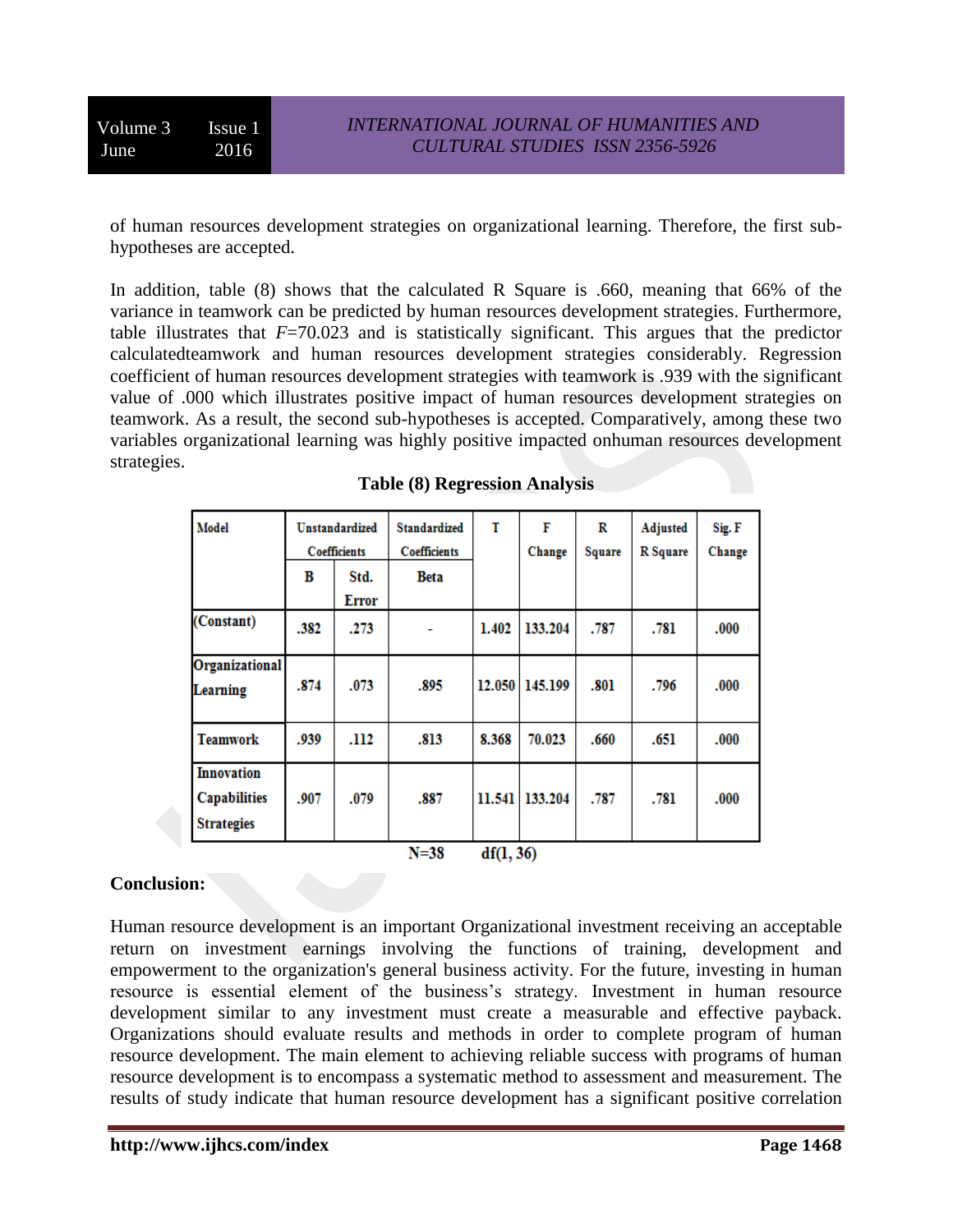with capabilities of strategic innovation. Among variables of capabilities of strategic innovation, teamwork has strongest correlation with human resources development strategies. Further, the outcome of study indicates that human resource development has a significant impact on capabilities of strategic innovation. Approximately 79% of capabilities of strategic innovation can be explained by human resources development strategies. Among variables of capabilities of strategic innovation, organizational learning has strongest positive impacted onhuman resources development strategies.

#### **Recommendations:**

- 1. Increasing interest in capabilities of strategic innovation along with investing and directing it towards achieving the strategic success of the organization.
- 2. Efforts should be performed to include the strategic innovation within the organization's mission and vision along with convert them into basic goals of the organization.
- 3. Increasing the attention to human resource development strategies due to the significance role that performs in the formation of capabilities of strategic innovation.
- 4. Activating the formation of teamwork, by including encouraging the creation of innovation among individuals of the organizers of these teams.
- 5. Encourage human resources that have capabilities of innovation by presenting them monetary or non-monetary incentives.
- 6. Interest in consolidating the concept of Organizational learning as well as continuous learning among individuals to achieve creative performance.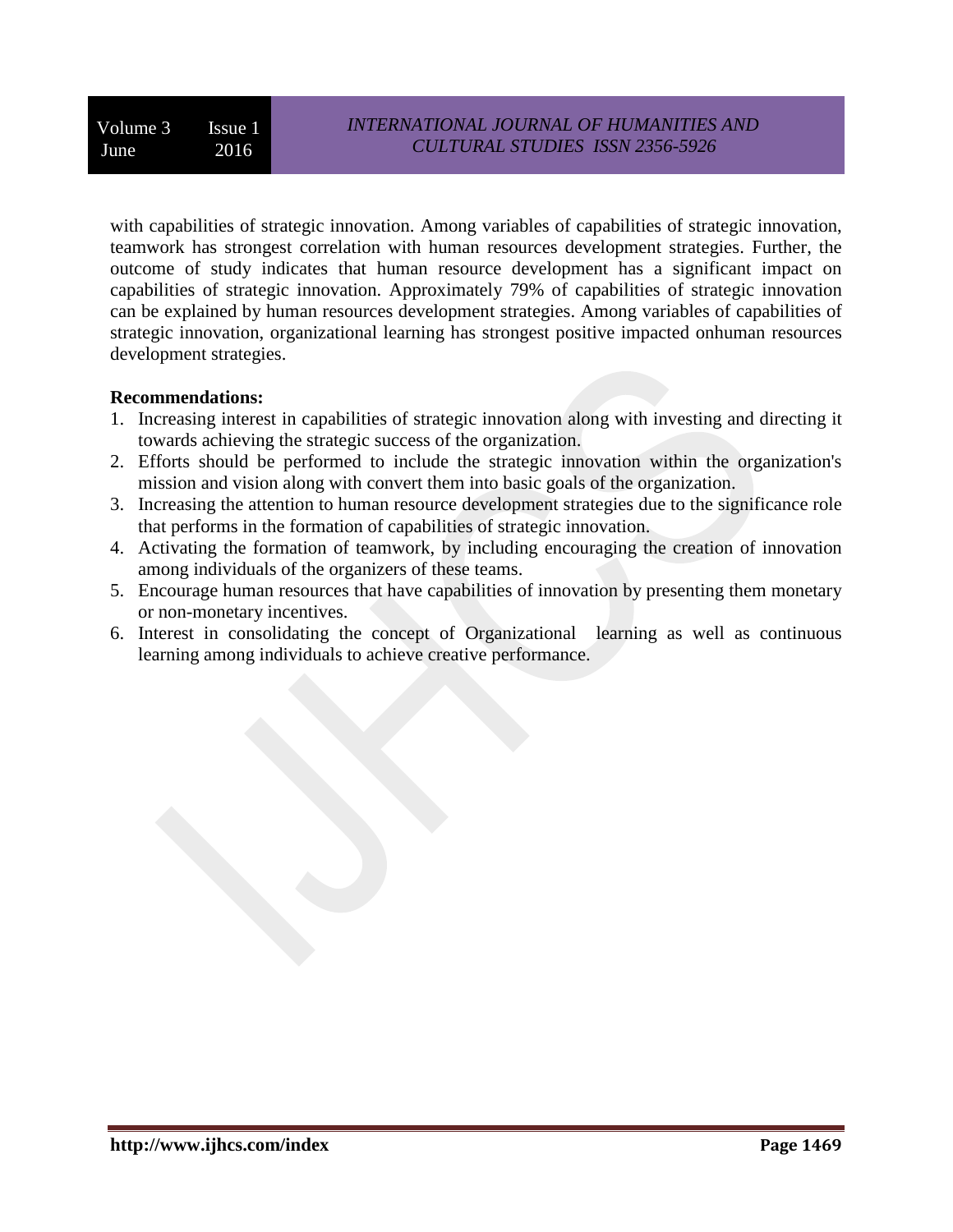#### **References**

- Abu-Salmiya, B., A. (2007) The effectiveness of the training in the development of human resources, at the Regional UNRWA Office of in Gaza, a master's thesis non-published, the Islamic University in Gaza.
- Aghili, O., W. (2009) Human resource management, strategic dimension, Amman: Wael for Publishing and Distribution.
- Ahmad, N., and Oranye, O. (2010). Empowerment, job satisfaction and organizational commitment: a comparative analysis of nurses working in Malaysia and England. *Journal of Nursing Management*, Vol. 18, No. 5, PP: 582-591.
- Al-Abady, A. R., Hassan, I, M., &Al-Shammari, SH. (2014) The principles of organizational learning and their role in achieving collective action, Journal of Economic and business Sciences, Vol. 20, No. 75.
- Al-Kraawi, M. I., & Al-Attory, M. H. (2014) the verification of the relationship between the pursuit of knowledge and learning organizations., Al-ighieri Journal of economic and business sciences, Vol. 8, No. 31.
- Al-Kubaisy, S. A., & Al-Azawy, H. S. (2014)The development of organizational learning in terms of the relationship between knowledge and strategic performance analysis, Journal of Economic and business Sciences, Vol. 20, No. 75.
- Al-Masoudi, M. A. (2007) the relationship between the capabilities of strategic creativity and transformational leadership behaviors and their impact on competitive advantage of sustainable development: an analytical study of the views of a sample of the teaching staff at private colleges in Baghdad, a master's thesis non-published University of Baghdad, College of Management and Economics.
- Al-Obeidi, A. (2010) the impacts of information culture and strategic thinking on organizational innovation strategy. Un-published PhD thesis. Baghdad, University of Al-Mustansrya.
- Al-Saffar, F, (2001) The Department of innovation and creative plans, Al-Nabaa Journal, Vo. 54.
- Al-Sayrafy, M. A. (2003), Modern Management Concepts, the first edition, Amman.
- Al-Tai, H., (2008) Learning organization characteristics and management leadership correlation and impact. Al-Qadisiya Journal for Administrative and Economic Sciences, Faculty of Business and Economy, Vol. 10, No.1.
- Armstrong, M. (2006) A Handbook of Human Resource Management Practice. London: KOGAN.  $10^{th}$  edition.
- Armstrong, M., Baron, A., (2002) Strategic HRM: The Key to Improved Business Performance. CIPD, London.
- Armstrong, M.: *A (2010) Handbook of Performance Management*, 4th edition.New Delhi: Kogan Page Limited,London.
- Barber, J. (2004) Skill upgrading within informal training: lessons from the Indian auto mechanic. International Journal Train*.*Vol.8, PP:128–39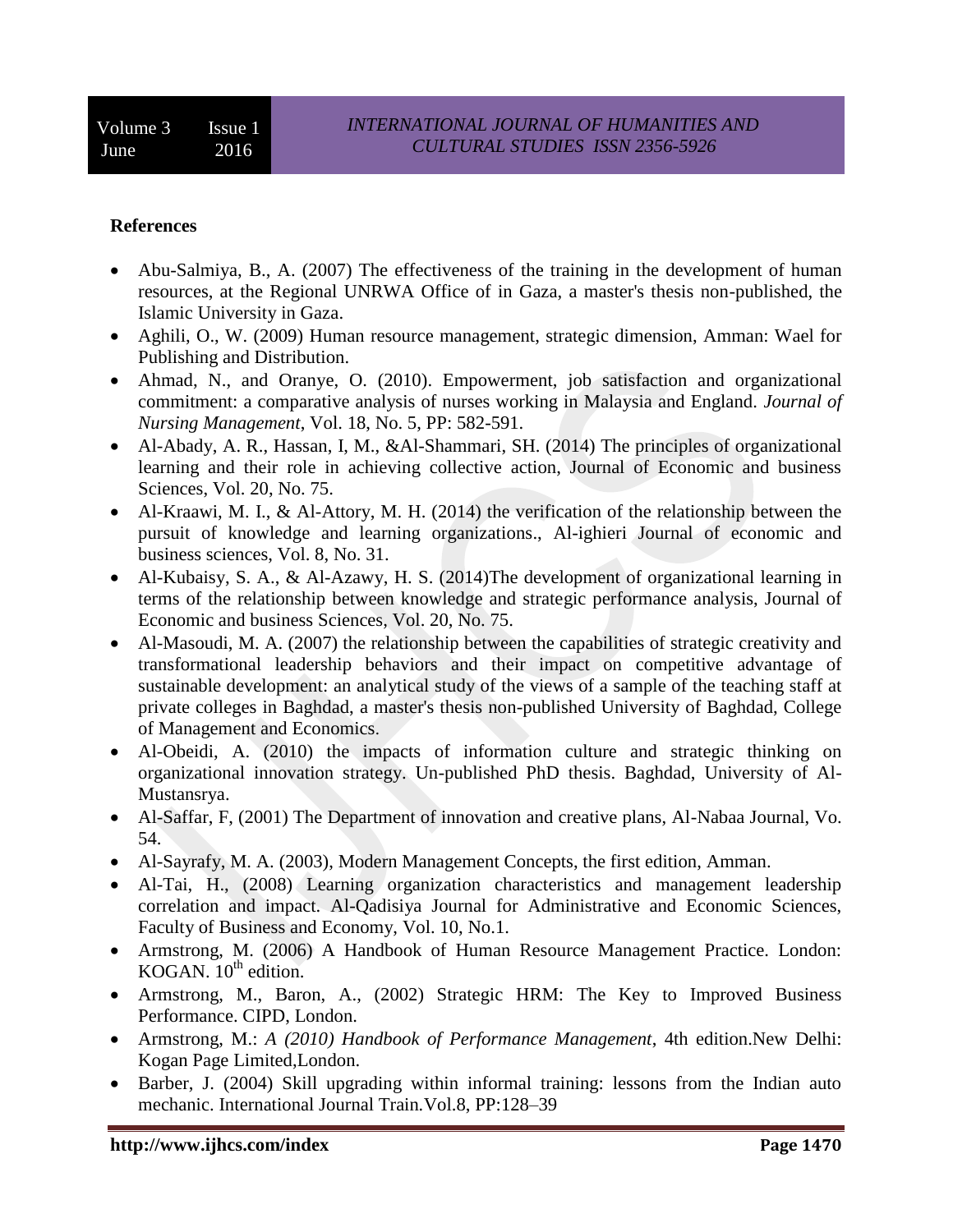- Berghman, L., (2006), "Strategic Innovation Capacity a Mixed Method Study on Deliberate Strategic Learning Mechanisms", RSM Erasmus University Rotterdam, Prof. dr.S.W.J, Lamberts, PP. 1-372.
- Buyens, D., Wouters, K., Dewettinck, K., (2001) Future Challenges for Human Resource Development Professionals in European Learning-Oriented Organizations. Journal of European Industrial Training, Vol. 25, PP: 442–453.
- Chen, L.-H., Liaw, S.-Y., Lee, T.-Z., 2003. Using an HRM pattern approach to examine the productivity of manufacturing firms — an empirical study. International Journal of Manpower, Vol. 24, PP: 299–318.
- Cooper, A.C., Gimeno-Gascón, F.J., & Woo, C.Y. (1994). Initial human and financial capital as predictors of new venture performance. *Journal of Business Venturing,*Vol. 9, No.5, PP: 371–396.
- Del Val, M., and Llyod, B. (2003). Measuring empowerment. *Leadership & Organizational Development Journal*, Vol. 24, No. 2, PP: 102-108.
- Dewettinck, B. (2012) Effect of Empowerment on Employees Performance. Advanced Research in Economic and Management Sciences (AREMS) Vol.2. PP: 40-46.
- Dewettinck, K. &Ameijde, M.V. (2011)"*Linking leadership empowerment behaviour to employee attitudes and behavioural intentions",* Personnel Review, Vol. 40, No 3, PP: 284- 305.
- Dodgson, M. (1993) Organizational Learning: A Review of Some Literatures, printed USA.
- Elnaga, A. A., Imran, A. (2014) The Impact of Employee Empowerment on Job Satisfaction Theoretical Study. American Journal of Research Communication. Vol. 2, No. 1, PP: 13-26.
- Falola, H. O., Osibanjo, A. O., and Ojos. I. (2014) Effectiveness of Training and Development on Employees' Performance and Organization Competitiveness in The Nigerian Banking Industry. Bulletin Of The *Transylvania* University Of Brasov Series V: Economic Sciences • Vol. 7, No. 1 ,PP:161-170.
- Forrest, S. P. & Peterson, T. O. (2006). It's called andragogy. Academy of Management Learning & Education, Vol. 5, No.1, PP: 113-122.
- Frese, M., Krauss, S.I., Keith, N., Escher, S., Grabarkiewicz, R., Luneng, S.T., Heers, C., Unger, J & Friedrich, C. (2007). Business owners' action planning and its relationship to business success in three African countries. *Journal of Applied Psychology*, Vol. 92, No. 6, PP:1481.
- Fuller, B. C., (1995), Strategic Innovation, Corporate Entrepreneurship and Matching Outside-In to Inside-Out Approaches to Strategy Research, British Journal of Management, Vol. 6, No. 4.
- Ganjinia, H., Gilaninia, S., and Sharami, R. P. (2013) Overview of Employees Empowerment in Organizations. Arabian Journal Of Business and Management Review (Oman Chapter), Vol. 3, No.2, PP: 38-43.
- Gilbert, G. R., & Nelson, A. E. (1991). *Beyond Participative Management.* New York: Quorum.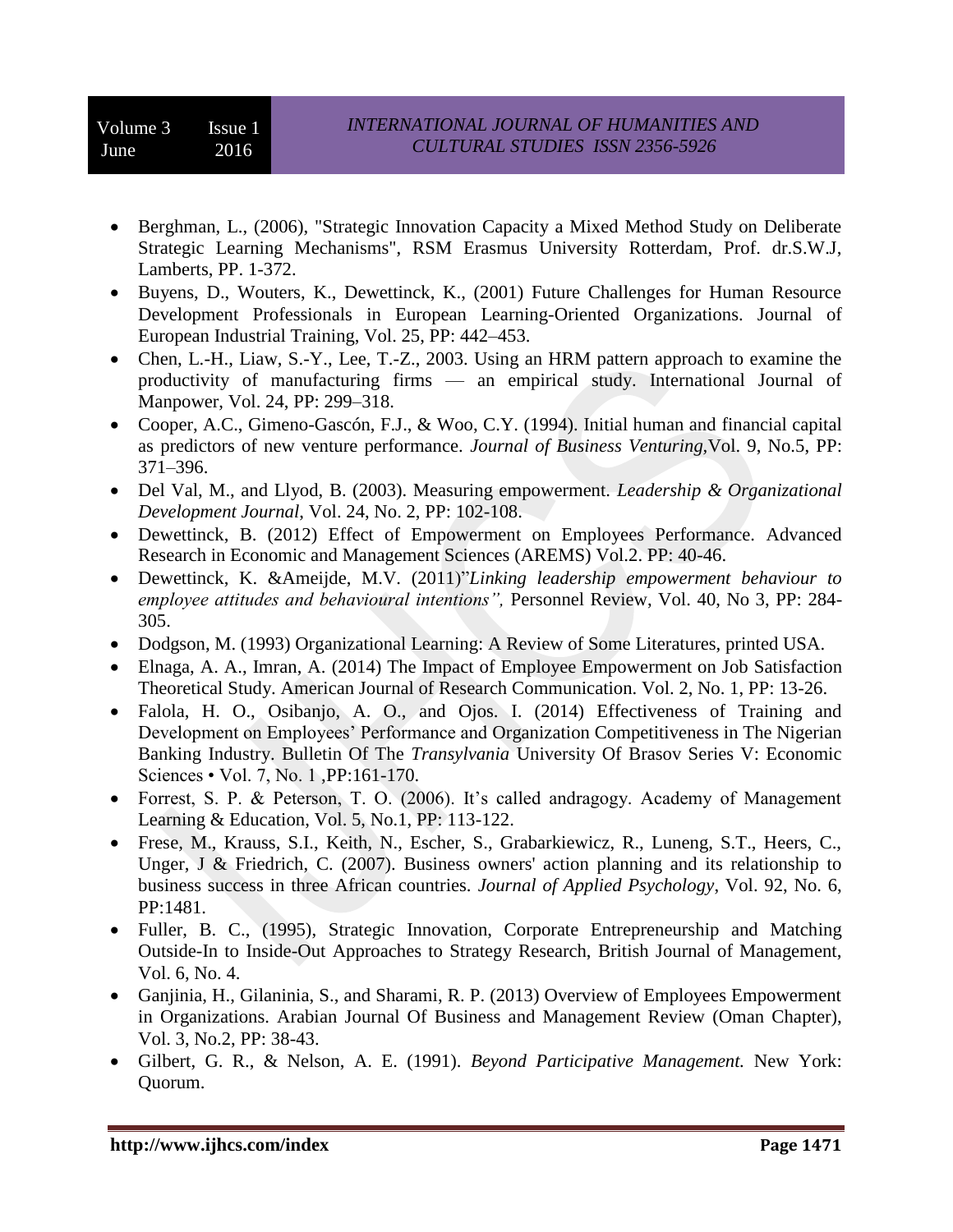- Gilley, J., &Eggland, S. A. (1989). *Principle of human resource development.* Cambridge: Perseus.
- Hafez, A., A., & Hussein, H., W. (2012) The impact of knowledge to improve the teamwork. Al-Mansour Journal, No. 18.
- Hale, J. A. (1991). Identification of key competencies of managers of training. (Doctoral dissertation, Purdue University, 1991). *Dissertation Abstracts International, Vol. 52*, No. 7, PP: 2389.
- Hamborstad, S. and Perry, C. (2011). Employee empowerment, job satisfaction and organizational commitment: an in-depth empirical investigation. Chinese Management Studies, Vol. 5, No. 3, PP: 325-344.
- Hashmi, K. (2014) Human Resource Management Strategies and Teacher's Efficiency within Schools: A Co-relational Study. The IAFOR Journal of Education. Vol. 2, Issue. 1, PP: 65-87.
- Hassan, A., A. (2010) Human resource management practices and their impact on the achievement of organizational excellence, a master's thesis non-published, Amman: University of the Middle East.
- Hassoun, A., Salman, F. &Fadous, H. (2012), the impact of learning organization in achieving competitive advantage, Journal of Baghdad College of Economic Sciences, No.32.
- Hawi, I., A (2009) Team building and its relationship to participate in decision-making, technical Journal, Vol. 22, Issue 5.
- [Hellriegel,](https://www.google.iq/search?tbo=p&tbm=bks&q=inauthor:%22Don+Hellriegel%22) D., [Slocum,](https://www.google.iq/search?tbo=p&tbm=bks&q=inauthor:%22John+W.+Slocum%22) J. W., and [Woodman,](https://www.google.iq/search?tbo=p&tbm=bks&q=inauthor:%22Richard+W.+Woodman%22) R. W. (2001) Organizational Behavior south western College Publishing.
- Herrenkohl, R. C., Judson,G.T., & Heffner, J.A. (1999). Defining and Measuring Employee Empowerment. *Journal of Applied Behavioral Science.* Vol.35., PP: 373.
- Ibrahim, N. K. (2014) The role of the organizational learning on the Business application Conduct teams, Journal of Economic and business Sciences, Vol. 20, No. 77.
- Ivancevich, J.M. (1995), Human Resource Management, 6th ed., Irwin, Burr Ridge, IL.
- Jacobs, R. L. (2014). System theory and human resource development. New Jersey: John Wiley & Sons, Inc.
- Kasasbeh, M., M., Al-Faori, A. H., & Al-Umaean, M. S. (2010) The role of the human resources management functions in learning organization: a case study at Talal Abu Ghazala group companies in Jordan, Jordanian Journal in Business administration, Vol. 6, No. 1, PP: 163 - 183.
- Kennedy, A.F., Schleifer, L. (2006) Innovation: Achieving balance among empowerment, Accountability and control, Advances in Interdisciplinary Studies of Work Teams. Vol.12, PP: 113-135.
- Kinlaw D .C, (1995), The Practice of Empowerment, Making the most of human competence, England: Gower Publication Limited.
- Lee, M. (2003). *HRD in a complex world.* New York: Routledge.
- Lewis, C., Forrest, J., (1990) "Training for the Hospitality Industry", Educational Institute of the American Hotel and Motel, Association 2nd edition.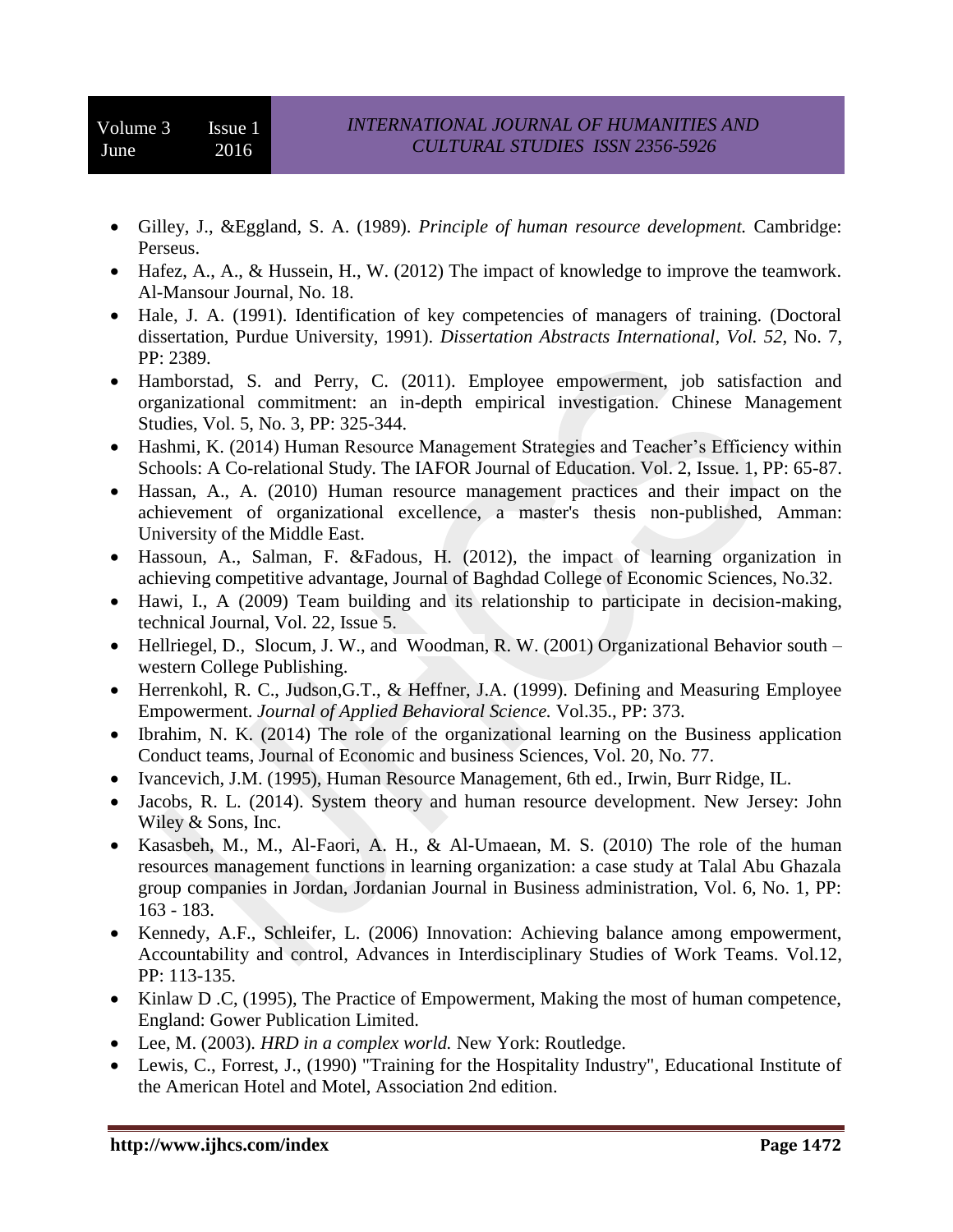- Looy, B.V., Gemmel, P., & Van Dierdonck, R. (2003). Service Management: An Integrated Approach. (2nd ed.). Singapore: Mc-Graw hill.
- López, P. S., Peón, J. M. M., & Ordás, C. J. V. (2006). Human resource management as a determining factor in organizational learning. *Management Learning,* Vol. 37, No.2, PP: 215- 239.
- Lynton, R.P., Pareek, U. (2000) *The Human Development Handbook*. London, UK.Kogan Page Limited.
- Macmillan, H. &Tampoe, M., (2000) "Strategic Management Process Content and Implementation", Oxford University Press.
- Markides, C., (2000). All the Right Moves A Guide to Crafting Breakthrough Strategy, Harvard Business School Press, London.
- Mcclelland, S.D. 2002. A Training needs Assessment for the United Way of Dunn Cunty *Wisconsin.* The Graduate School, University of Wisconsin Stout.
- McCourt, W., Derek, E (2003) *Global Human Resource Management: Managing People in Developing and Transitional Countries*. Cheltenham, UK: Edward Elgar.
- Mondy, R. W. (2010), Human Resource Management, 10th edition. Prentice Hall New Delhi.
- Muhammad, N. J. (2015) The impact of capabilities strategic innovation on strategic success, an empirical study at the General Company of the batteries. Journal of Al-Dananer, No. 4, PP: 41-56.
- Musser, R, (1988) "Identifying Technical Innovation "IEEE, Vol:32, No:4, Nov.
- Niazi, A. S. (2011) Training and Development Strategy and Its Role in Organizational Performance. Journal of Public Administration and Governance, Vol. 1, No. 2, PP: 42-57.
- Rashid M. K. (2001), "Human Resources Management The Theoretical, Foundations, and Practical Applications in Saudi Arabia,". Riyadh: Al-obeikat Library.
- Sabr, R., N. (2013) the characteristics of learning organization and its impact on the development of core competencies, Journal of Business and Economics, No. 94.
- Sadler-Smith, E., Spicer, D. P., &Chaston, I. (2001). Learning orientations and growth in smaller firms. *Long Range Planning,* Vol. 34, No.2, PP: 139-58.
- Sahoo, C. K. and Das, S. (2011) Employee Empowerment: A Strategy towards Workplace Commitment. European Journal of Business and Management. Vol. 3, No.11, PP: 46-55.
- Sandanshiv, L.P., Chaudhari, S.R., and Sadhanshiv, B.A. (2009). Regional disparities in westernSatpuda region of India. Shod, Samiksha Aur Mulyakan. Vol.2. Issue 6. Pp. 47-50.
- Schermerhorn, J. R., Hunt, J., & Osborn, R.N. (2000) "Organizational Behavior", 7th ed, New york, John Wiley & Sons, Inc.
- Swanson, R. A. (1995). Human resource development: Performance is the key. *Human Resource Development Quarterly ,*Vol. 6, No.2, PP: 207-213.
- Thompson, L. (2000). Making the Team. New Jersey: Prentice Hall.
- Tippins, M. J., &Sohi, R. S. (2003). IT competency and firm performance: Is organizational learning a missing link? *Strategic Management Journal,* Vol. 24, PP: 745-761.